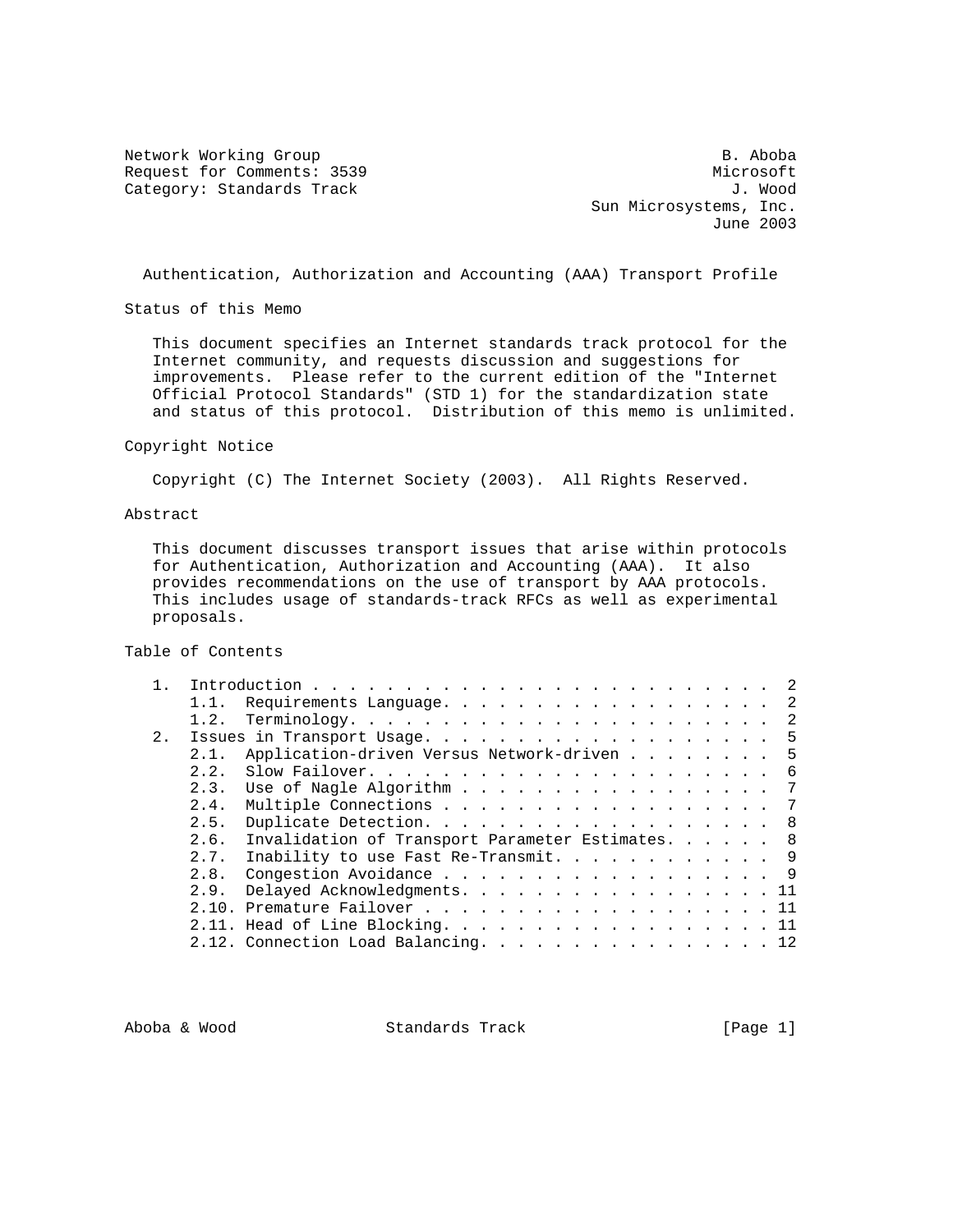| $\overline{3}$ . |      |                                                         |  |  |  |  |
|------------------|------|---------------------------------------------------------|--|--|--|--|
|                  | 3.1. | Transport Mappings 12                                   |  |  |  |  |
|                  | 3.2. | Use of Nagle Algorithm 12                               |  |  |  |  |
|                  | 3.3. | Multiple Connections 13                                 |  |  |  |  |
|                  | 3.4. | Application Layer Watchdog 13                           |  |  |  |  |
|                  | 3.5. | Duplicate Detection. 19                                 |  |  |  |  |
|                  | 3.6. | Invalidation of Transport Parameter Estimates. 20       |  |  |  |  |
|                  | 3.7. | Inability to use Fast Re-Transmit. 21                   |  |  |  |  |
|                  |      | 3.8. Head of Line Blocking. 22                          |  |  |  |  |
|                  |      | 3.9. Congestion Avoidance 23                            |  |  |  |  |
|                  |      | 3.10. Premature Failover 24                             |  |  |  |  |
| 4.               |      |                                                         |  |  |  |  |
| 5.               |      |                                                         |  |  |  |  |
| б.               |      |                                                         |  |  |  |  |
|                  |      | 6.1. Normative References 25                            |  |  |  |  |
|                  |      | 6.2. Informative References 26                          |  |  |  |  |
|                  |      | Appendix A - Detailed Watchdog Algorithm Description 28 |  |  |  |  |
|                  |      |                                                         |  |  |  |  |
|                  |      | B.1. Relays and Proxies 33                              |  |  |  |  |
|                  |      |                                                         |  |  |  |  |
|                  |      | B.3. Store and Forward Proxies. 36                      |  |  |  |  |
|                  |      | B.4. Transport Layer Proxies. 38                        |  |  |  |  |
|                  |      | Intellectual Property Statement. 39                     |  |  |  |  |
|                  |      |                                                         |  |  |  |  |
|                  |      |                                                         |  |  |  |  |
|                  |      |                                                         |  |  |  |  |
|                  |      |                                                         |  |  |  |  |

#### 1. Introduction

 This document discusses transport issues that arise within protocols for Authentication, Authorization and Accounting (AAA). It also provides recommendations on the use of transport by AAA protocols. This includes usage of standards-track RFCs as well as experimental proposals.

1.1. Requirements Language

 In this document, the key words "MAY", "MUST, "MUST NOT", "optional", "recommended", "SHOULD", and "SHOULD NOT", are to be interpreted as described in [RFC2119].

1.2. Terminology

Accounting

 The act of collecting information on resource usage for the purpose of trend analysis, auditing, billing, or cost allocation.

Aboba & Wood Standards Track [Page 2]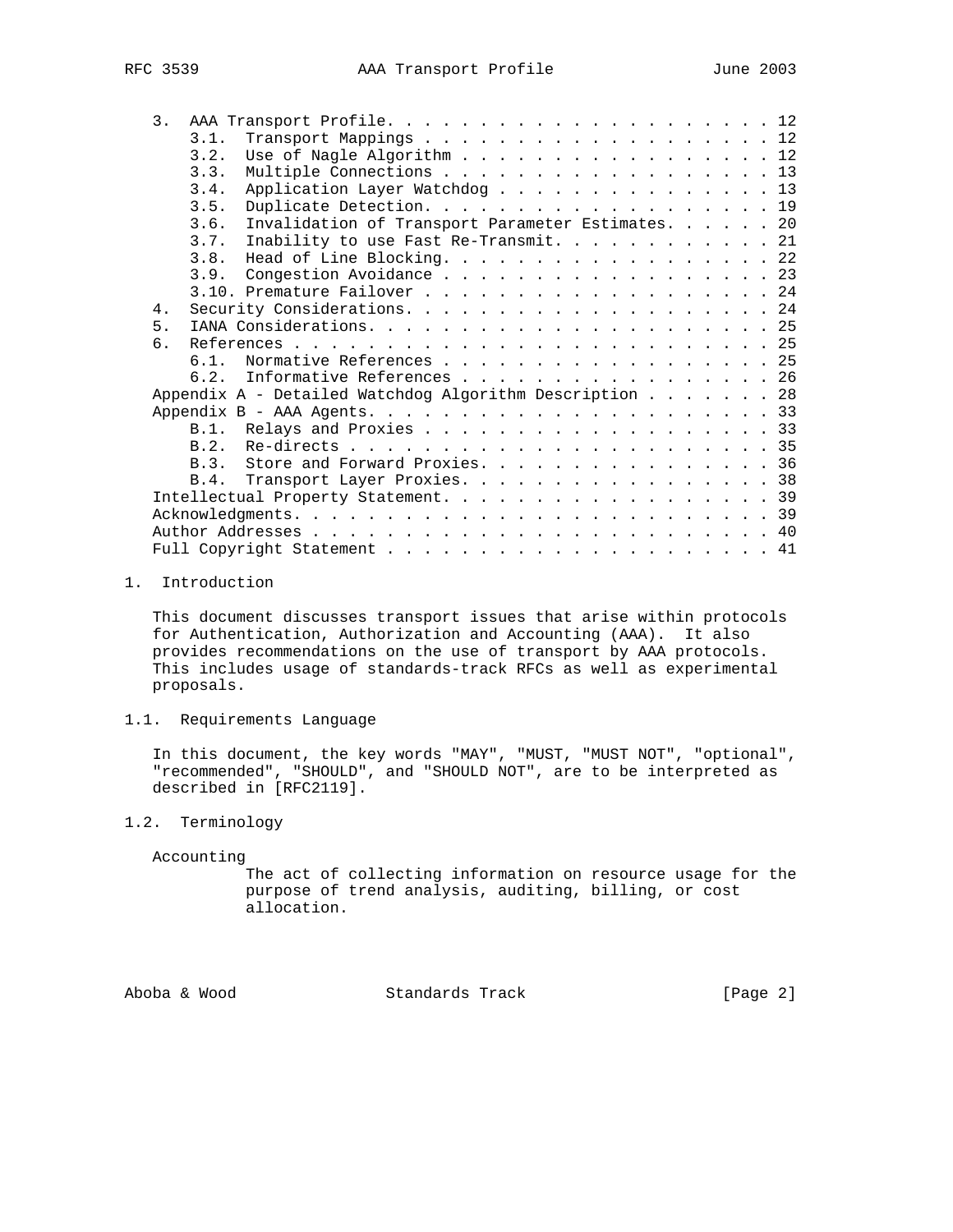Administrative Domain

 An internet, or a collection of networks, computers, and databases under a common administration.

 Agent A AAA agent is an intermediary that communicates with AAA clients and servers. Several types of AAA agents exist, including Relays, Re-directs, and Proxies.

Application-driven transport

 Transport behavior is said to be "application-driven" when the rate at which messages are sent is limited by the rate at which the application generates data, rather than by the size of the congestion window. In the most extreme case, the time between transactions exceeds the round-trip time between sender and receiver, implying that the application operates with an effective congestion window of one. AAA transport is typically application driven.

Attribute Value Pair (AVP)

 The variable length concatenation of a unique Attribute (represented by an integer) and a Value containing the actual value identified by the attribute.

Authentication

 The act of verifying a claimed identity, in the form of a pre-existing label from a mutually known name space, as the originator of a message (message authentication) or as the end-point of a channel (entity authentication).

Authorization

 The act of determining if a particular right, such as access to some resource, can be granted to the presenter of a particular credential.

Billing The act of preparing an invoice.

Network Access Identifier

 The Network Access Identifier (NAI) is the userID submitted by the host during network access authentication. In roaming, the purpose of the NAI is to identify the user as well as to assist in the routing of the authentication request. The NAI may not necessarily be the same as the user's e-mail address or the user-ID submitted in an application layer authentication.

Aboba & Wood Standards Track [Page 3]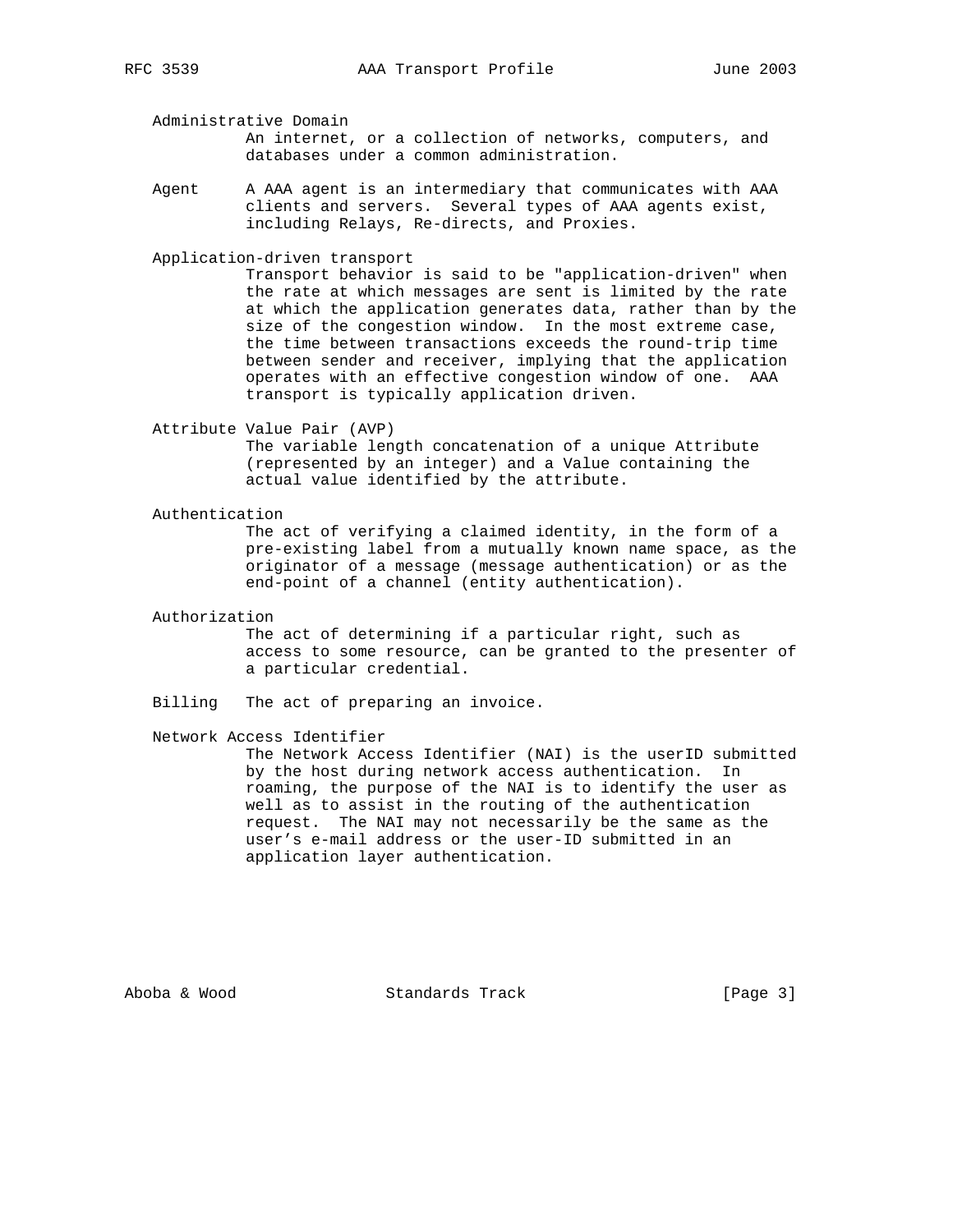# Network Access Server (NAS)

 A Network Access Server (NAS) is a device that hosts connect to in order to get access to the network.

- Proxy In addition to forwarding requests and responses, proxies enforce policies relating to resource usage and provisioning. This is typically accomplished by tracking the state of NAS devices. While proxies typically do not respond to client Requests prior to receiving a Response from the server, they may originate Reject messages in cases where policies are violated. As a result, proxies need to understand the semantics of the messages passing through them, and may not support all extensions.
- Local Proxy

 A Local Proxy is a proxy that exists within the same administrative domain as the network device (e.g. NAS) that issued the AAA request. Typically a local proxy is used to multiplex AAA messages to and from a large number of network devices, and may implement policy.

Store and forward proxy

 Store and forward proxies distinguish themselves from other proxy species by sending a reply to the NAS prior to proxying the request to the server. As a result, store and forward proxies need to implement AAA client and server functionality for the messages that they handle. Store and Forward proxies also typically keep state on conversations in progress in order to assure delivery of proxied Requests and Responses. While store and forward proxies are most frequently deployed for accounting, they also can be used to implement authentication/authorization policy.

# Network-driven transport

 Transport behavior is said to be "network driven" when the rate at which messages are sent is limited by the congestion window, not by the rate at which the application can generate data. File transfer is an example of an application where transport is network driven.

 Re-direct Rather than forwarding Requests and Responses between clients and servers, Re-directs refer clients to servers and allow them to communicate directly. Since Re-directs do not sit in the forwarding path, they do not alter any AVPs transitting between client and server. Re-directs do not originate messages and are capable of handling any message type. A Re-direct may be configured only to re direct messages of certain types, while acting as a Relay

Aboba & Wood Standards Track [Page 4]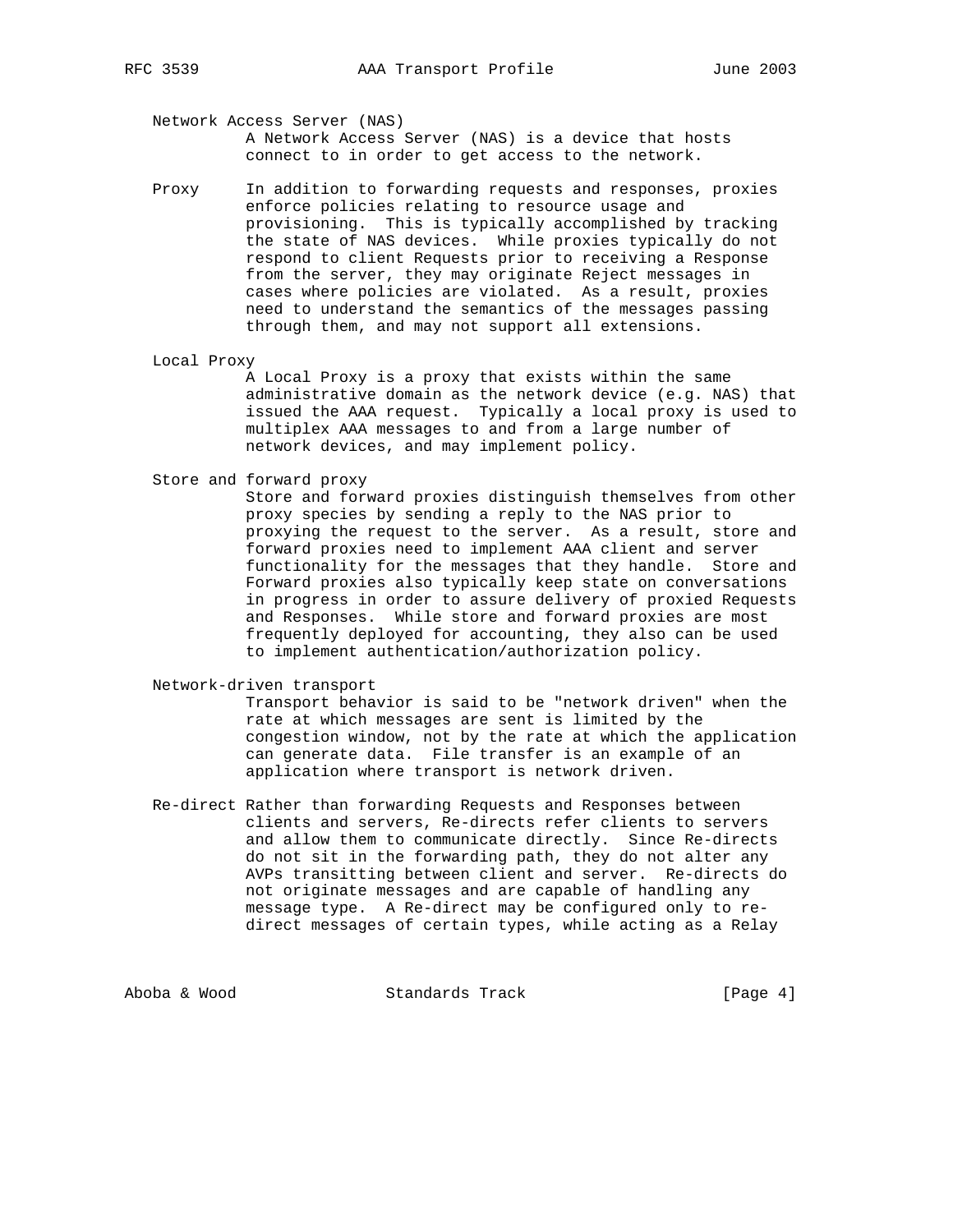or Proxy for other types. As with Relays, re-directs do not keep state with respect to conversations or NAS resources.

- Relay Relays forward requests and responses based on routing related AVPs and domain forwarding table entries. Since relays do not enforce policies, they do not examine or alter non-routing AVPs. As a result, relays never originate messages, do not need to understand the semantics of messages or non-routing AVPs, and are capable of handling any extension or message type. Since relays make decisions based on information in routing AVPs and domain forwarding tables they do not keep state on NAS resource usage or conversations in progress.
- 2. Issues in AAA Transport Usage

Issues that arise in AAA transport usage include:

 Application-driven versus network-driven Slow failover Use of Nagle Algorithm Multiple connections Duplicate detection Invalidation of transport parameter estimates Inability to use fast re-transmit Congestion avoidance Delayed acknowledgments Premature Failover Head of line blocking Connection load balancing

We discuss each of these issues in turn.

2.1. Application-driven versus Network-driven

 AAA transport behavior is typically application rather than network driven. This means that the rate at which messages are sent is typically limited by how quickly they are generated by the application, rather than by the size of the congestion window.

 For example, let us assume a 48-port NAS with an average session time of 20 minutes. This device will, on average, send only 144 authentication/authorization requests/hour, and an equivalent number of accounting requests. This represents an average inter-packet spacing of 25 seconds, which is much larger than the Round Trip Time (RTT) in most networks.

Aboba & Wood Standards Track [Page 5]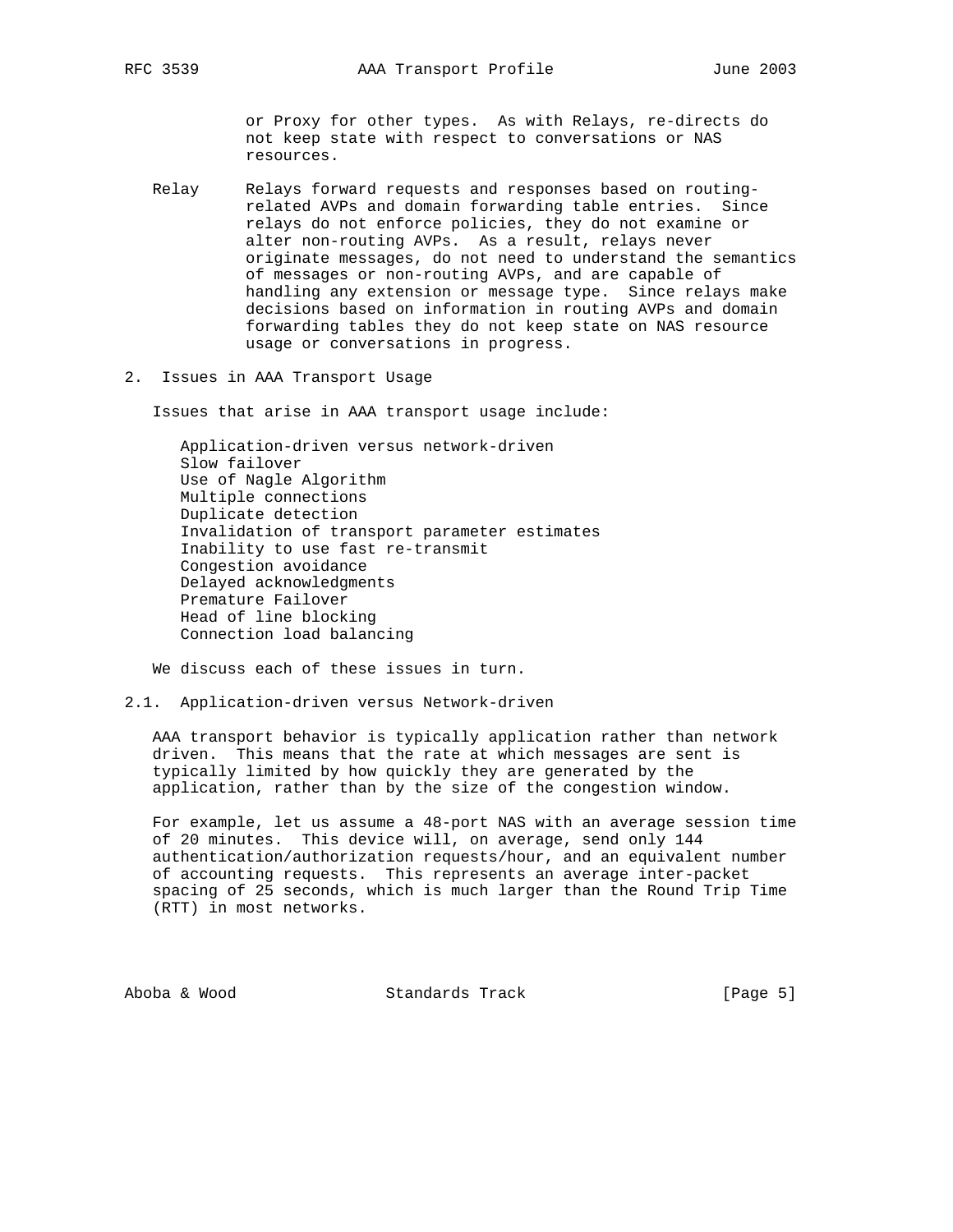Even on much larger NAS devices, the inter-packet spacing is often larger than the RTT. For example, consider a 2048-port NAS with an average session time of 10 minutes. It will on average send 3.4 authentication/authorization requests/second, and an equivalent number of accounting requests. This translates to an average inter packet spacing of 293 ms.

 However, even where transport behavior is largely application-driven, periods of network-driven behavior can occur. For example, after a NAS reboot, previously stored accounting records may be sent to the accounting server in rapid succession. Similarly, after recovery from a power failure, users may respond with a large number of simultaneous logins. In both cases, AAA messages may be generated more quickly than the network will allow them to be sent, and a queue will build up.

 Network congestion can occur when transport behavior is network driven or application-driven. For example, while a single NAS may not send substantial AAA traffic, many NASes may communicate with a single AAA proxy or server. As a result, routers close to a heavily loaded proxy or server may experience congestion, even though traffic from each individual NAS is light. Such "convergent congestion" can result in dropped packets in routers near the AAA server, or even within the AAA server itself.

 Let us consider what happens when 10,000 48-ports NASes, each with an average session time of 20 minutes, are configured with the same AAA agent or server. The unfortunate proxy or server would receive 400 authentication/authorization requests/second and an equivalent number of accounting requests. For 1000 octet requests, this would generate 6.4 Mbps of incoming traffic at the AAA agent or server.

 While this transaction load is within the capabilities of the fastest AAA agents and servers, implementations exist that cannot handle such a high load. Thus high queuing delays and/or dropped packets may be experienced at the agent or server, even if routers on the path are not congested. Thus, a well designed AAA protocol needs to be able to handle congestion occurring at the AAA server, as well as congestion experienced within the network.

#### 2.2. Slow Failover

 Where TCP [RFC793] is used as the transport, AAA implementations will experience very slow fail over times if they wait until a TCP connection times out before resending on another connection. This is not an issue for SCTP [RFC2960], which supports endpoint and path failure detection. As described in section 8 of [RFC2960], when the number of retransmissions exceeds the maximum

Aboba & Wood Standards Track [Page 6]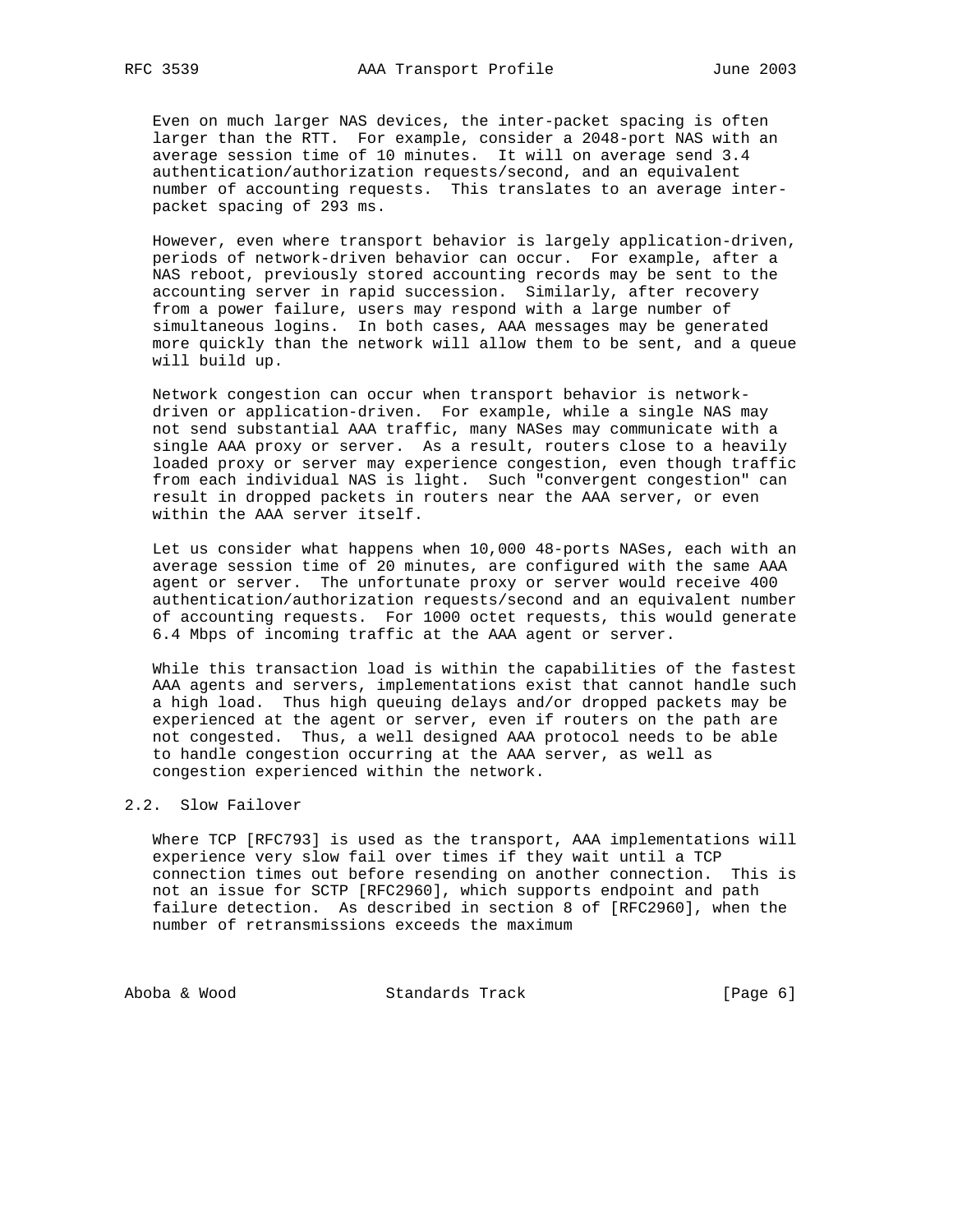("Association.Max.Retrans"), the peer endpoint is considered unreachable, the association enters the CLOSED state, and the failure is reported to the application. This enables more rapid failure detection.

## 2.3. Use of Nagle Algorithm

 AAA protocol messages are often smaller than the maximum segment size (MSS). While exceptions occur when certificate-based authentication messages are issued or where a low path MTU is found, typically AAA protocol messages are less than 1000 octets. Therefore, when using TCP [RFC793], the total packet count and associated network overhead can be reduced by combining multiple AAA messages within a single packet.

 Where AAA runs over TCP and transport behavior is network-driven, such as after a reboot when many users login simultaneously, or many stored accounting records need to be sent, the Nagle algorithm will result in "transport layer batching" of AAA messages. While this does not reduce the work required by the application in parsing packets and responding to the messages, it does reduce the number of packets processed by routers along the path. The Nagle algorithm is not used with SCTP.

 Where AAA transport is application-driven, the NAS will typically receive a reply from the home server prior to having another request to send. This implies, for example, that accounting requests will typically be sent individually rather than being batched by the transport layer. As a result, within the application-driven regime, the Nagle algorithm [RFC896] is ineffective.

#### 2.4. Multiple Connections

 Since the RADIUS [RFC2865] Identifier field is a single octet, a maximum of 256 requests can be in progress between two endpoints described by a 5-tuple: (Client IP address, Client port, UDP, Server IP address, Server port). In order to get around this limitation, RADIUS clients have utilized more than one sending port, sometimes even going to the extreme of using a different UDP source port for each NAS port.

 Were this behavior to be extended to AAA protocols operating over reliable transport, the result would be multiplication of the effective slow-start ramp-up by the number of connections. For example, if a AAA client had ten connections open to a AAA agent, and used a per-connection initial window [RFC3390] of 2, then the

Aboba & Wood Standards Track [Page 7]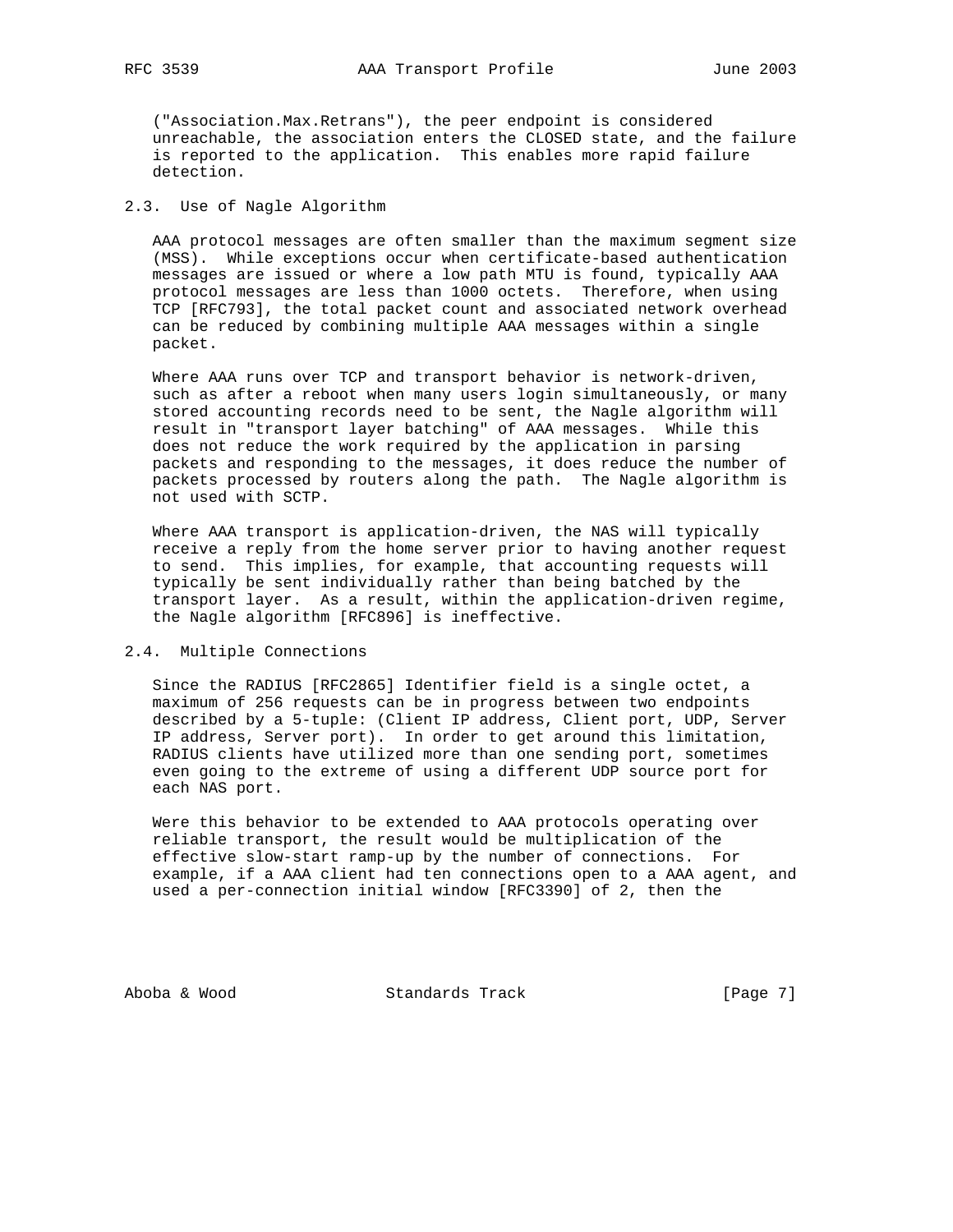effective initial window would be 20. This is inappropriate, since it would permit the AAA client to send a large burst of packets into the network.

2.5. Duplicate Detection

 Where a AAA client maintains connections to multiple AAA agents or servers, and where failover/failback or connection load balancing is supported, it is possible for multiple agents or servers to receive duplicate copies of the same transaction. A transaction may be sent on another connection before expiration of the "time wait" interval necessary to guarantee that all packets sent on the original connection have left the network. Therefore it is conceivable that transactions sent on the alternate connection will arrive before those sent on the failed connection. As a result, AAA agents and servers MUST be prepared to handle duplicates, and MUST assume that duplicates can arrive on any connection.

 For example, in billing, it is necessary to be able to weed out duplicate accounting records, based on the accounting session-id, event-timestamp and NAS identification information. Where authentication requests are always idempotent, the resultant duplicate responses from multiple servers will presumably be identical, so that little harm will result.

 However, there are situations where the response to an authentication request will depend on a previously established state, such as when simultaneous usage restrictions are being enforced. In such cases, authentication requests will not be idempotent. For example, while an initial request might elicit an Accept response, a duplicate request might elicit a Reject response from another server, if the user were already presumed to be logged in, and only one simultaneous session were permitted. In these situations, the AAA client might receive both Accept and Reject responses to the same duplicate request, and the outcome will depend on which response arrives first.

2.6. Invalidation of Transport Parameter Estimates

 Congestion control principles [Congest],[RFC2914] require the ability of a transport protocol to respond effectively to congestion, as sensed via increasing delays, packet loss, or explicit congestion notification.

 With network-driven applications, it is possible to respond to congestion on a timescale comparable to the round-trip time (RTT).

 However, with AAA protocols, the time between sends may be longer than the RTT, so that the network conditions can not be assumed to

Aboba & Wood Standards Track [Page 8]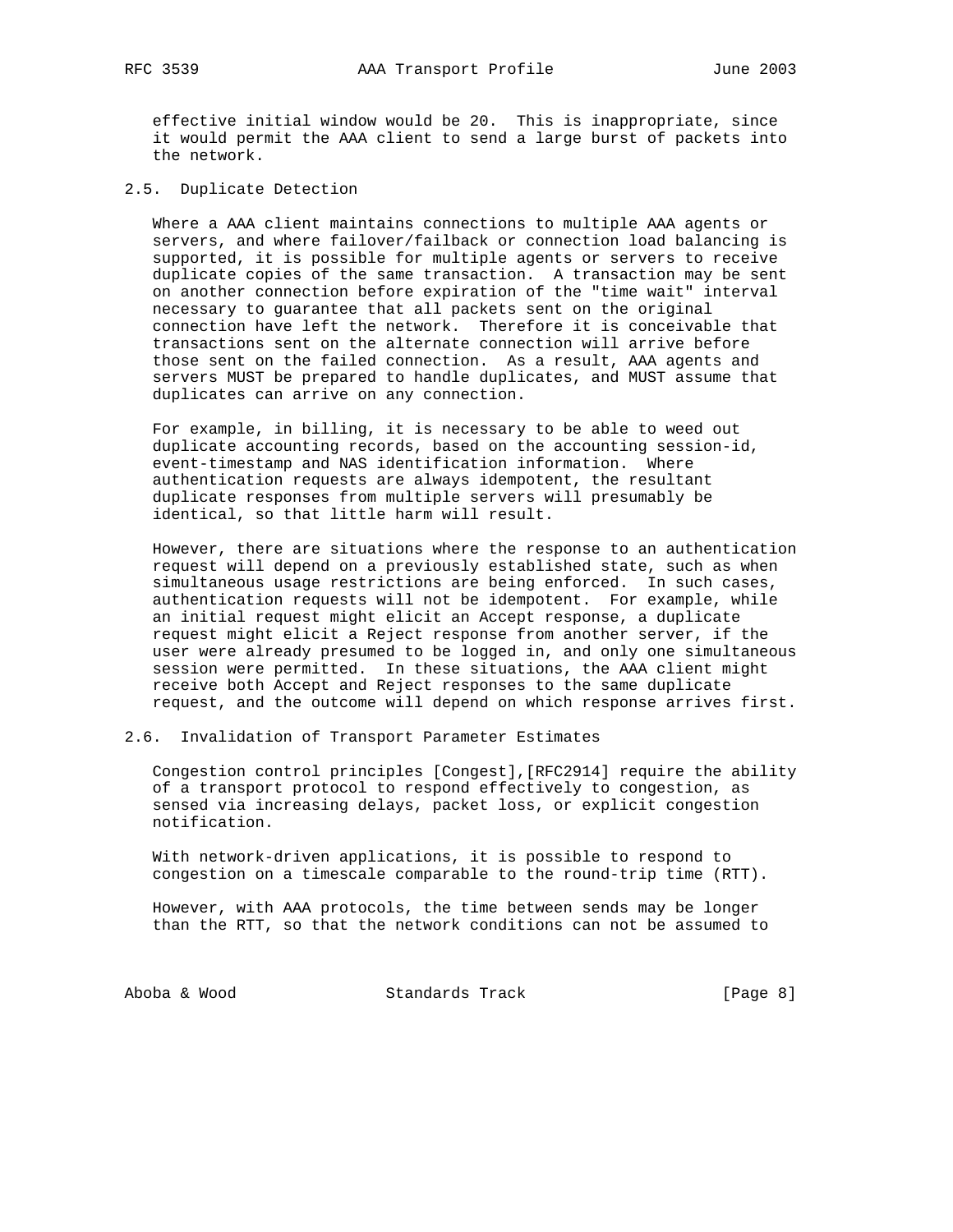persist between sends. For example, the congestion window may grow during a period in which congestion is being experienced because few packets are sent, limiting the opportunity for feedback. Similarly, after congestion is detected, the congestion window may remain small, even though the network conditions that existed at the time of congestion no longer apply by the time when the next packets are sent. In addition, due to the low sampling interval, estimates of RTT and RTO made via the procedure described in [RFC2988] may become invalid.

#### 2.7. Inability to Use Fast Re-transmit

 When congestion window validation [RFC2861] is implemented, the result is that AAA protocols operate much of the time in slow-start with an initial congestion window set to 1 or 2, depending on the implementation [RFC3390]. This implies that AAA protocols gain little benefit from the windowing features of reliable transport.

 Since the congestion window is so small, it is generally not possible to receive enough duplicate ACKs (3) to trigger fast re-transmit. In addition, since AAA traffic is two-way, ACKs including data will not count as part of the duplicate ACKs necessary to trigger fast re transmit. As a result, dropped packets will require a retransmission timeout (RTO).

## 2.8. Congestion Avoidance

 The law of conservation of packets [Congest] suggests that a client should not send another packet into the network until it can be reasonably sure that a packet has exited the network on the same path. In the case of a AAA client, the law suggests that it should not retransmit to the same server or choose another server until it can be reasonably sure that a packet has exited the network on the same path. If the client advances the window as responses arrive, then the client will "self clock", adjusting its transmission rate to the available bandwidth.

 While a AAA client using a reliable transport such as TCP [RFC793] or SCTP [RFC2960] will self-clock when communicating directly with a AAA-server, end-to-end self-clocking is not assured when AAA agents are present.

 As described in the Appendix, AAA agents include Relays, Proxies, Re-directs, Store and Forward proxies, and Transport proxies. Of these agents, only Transport proxies and Re-directs provide a direct transport connection between the AAA client and server, allowing end-to-end self-clocking to occur.

Aboba & Wood Standards Track [Page 9]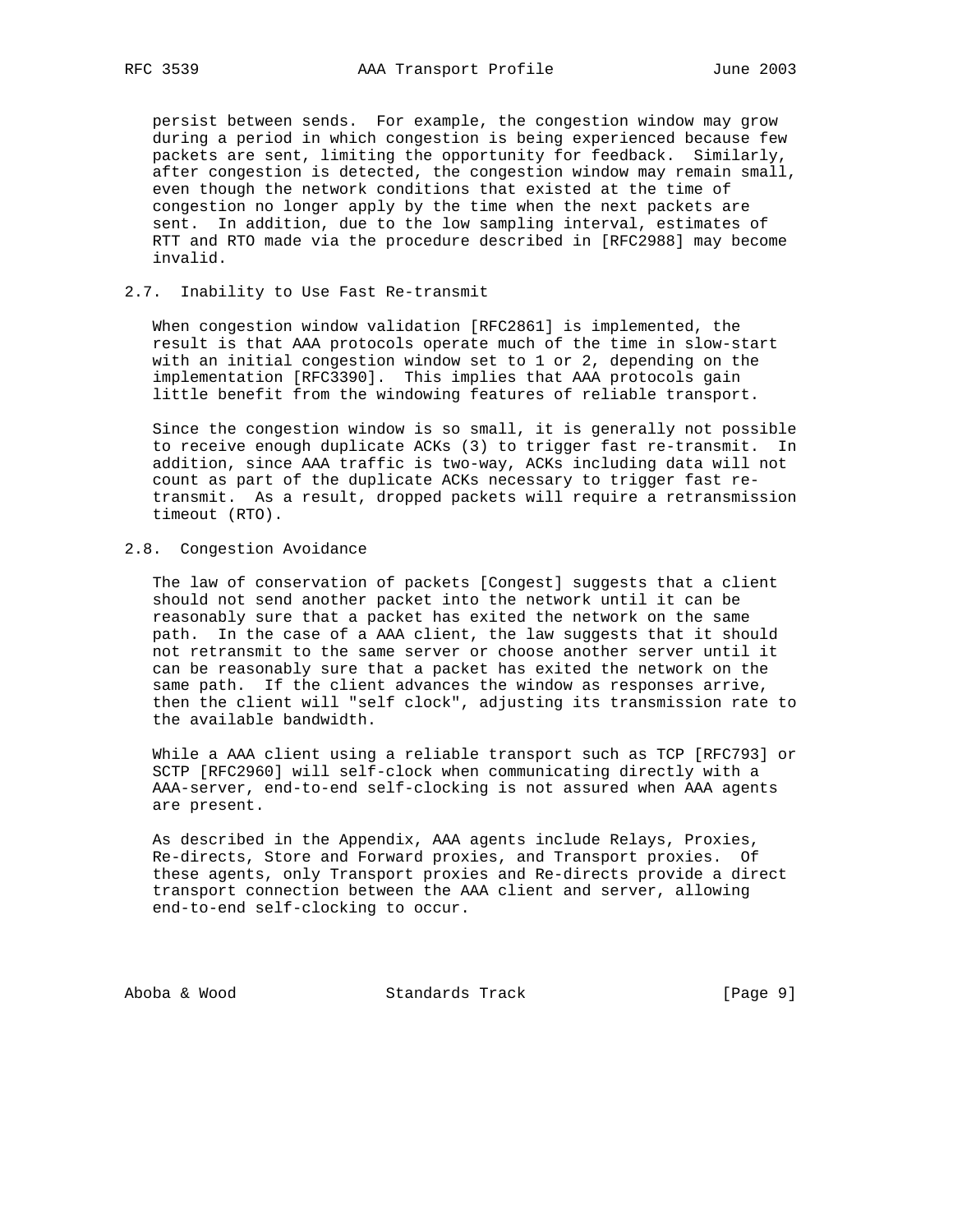With Relays, Proxies or Store and Forward proxies, two separate and de-coupled transport connections are used. One connection operates between the AAA client and agent, and another between the agent and server. Since the two transport connections are de-coupled, transport layer ACKs do not flow end-to-end, and self-clocking does not occur.

 For example, consider what happens when the bottleneck exists between a AAA Relay and a AAA server. Self-clocking will occur between the AAA client and AAA Relay, causing the AAA client to adjust its sending rate to the rate at which transport ACKs flow back from the AAA Relay. However, since this rate is higher than the bottleneck bandwidth, the overall system will not self-clock.

 Since there is no direct transport connection between the AAA client and AAA server, the AAA client does not have the ability to estimate end-to-end transport parameters and adjust its sending rate to the bottleneck bandwidth between the Relay and server. As a result, the incoming rate at the AAA Relay can be higher than the rate at which packets can be sent to the AAA server.

 In this case, the end-to-end performance will be determined by details of the agent implementation. In general, the end-to-end transport performance in the presence of Relays, Proxies or Store and Forward proxies will always be worse in terms of delay and packet loss than if the AAA client and server were communicating directly.

 For example, if the agent operates with a large receive buffer, it is possible that a large queue will develop on the receiving side, since the AAA client is able to send packets to the AAA agent more rapidly than the agent can send them to the AAA server. Eventually, the buffer will overflow, causing wholesale packet loss as well as high delay.

 Methods to induce fine-grained coupling between the two transport connections are difficult to implement. One possible solution is for the AAA agent to operate with a receive buffer that is no larger than its send buffer. If this is done, "back pressure" (closing of the receive window) will cause the agent to reduce the AAA client sending rate when the agent send buffer fills. However, unless multiple connections exist between the AAA client and AAA agent, closing of the receive window will affect all traffic sent by the AAA client, even traffic destined to AAA servers where no bottleneck exists. Since multiple connections between a AAA client and agent result in multiplication of the effective slow-start ramp rate, this is not recommended. As a result, use of "back pressure" cannot enable individual AAA client-server conversations to self-clock, and this technique appears impractical for use in AAA.

Aboba & Wood Standards Track [Page 10]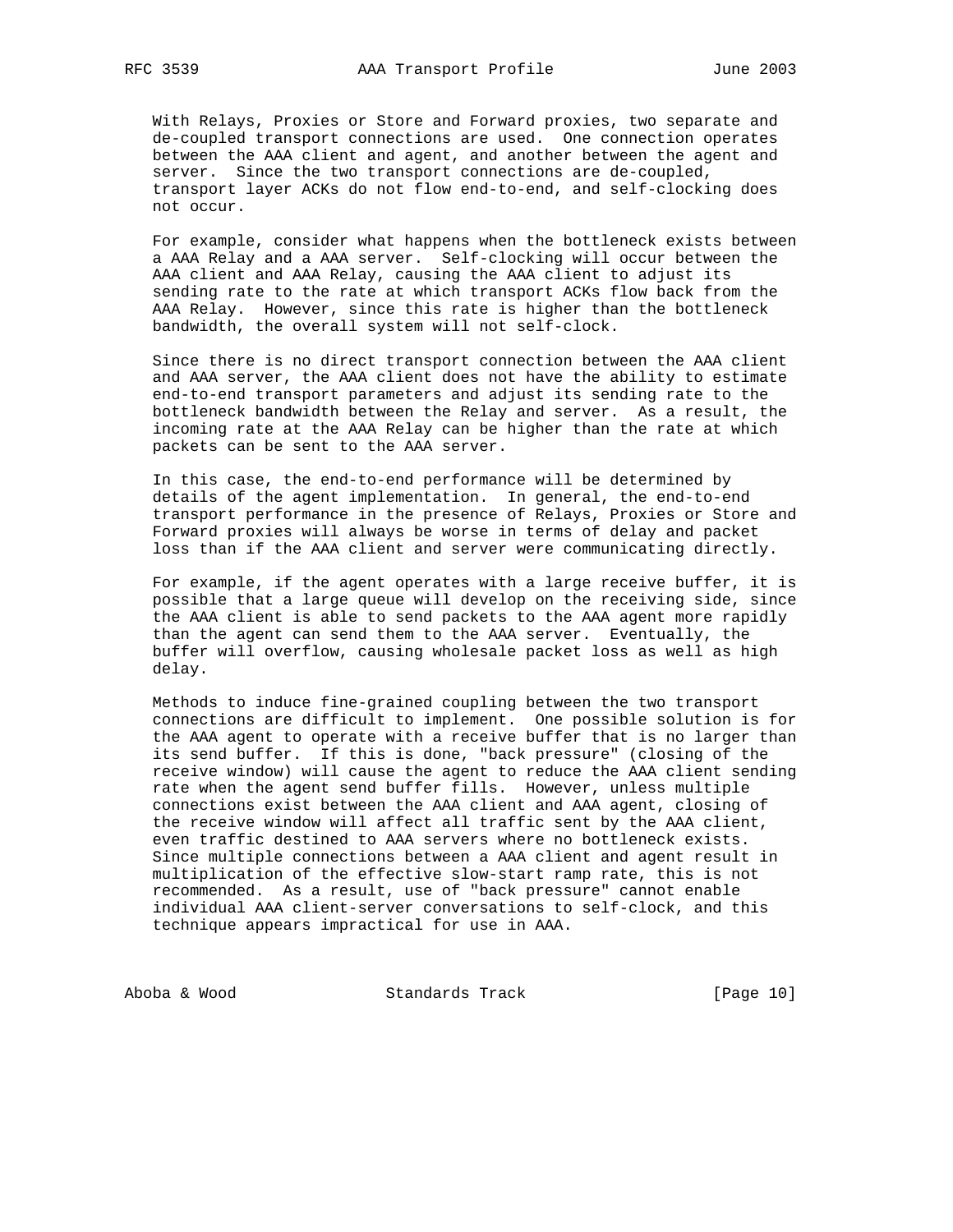## 2.9. Delayed Acknowledgments

 As described in Appendix B, ACKs may comprise as much as half of the traffic generated in a AAA exchange. This occurs because AAA conversations are typically application-driven, and therefore there is frequently not enough traffic to enable ACK piggybacking. As a result, AAA protocols running over TCP or SCTP transport may experience a doubling of traffic as compared with implementations utilizing UDP transport.

 It is typically not possible to address this issue via the sockets API. ACK parameters (such as the value of the delayed ACK timer) are typically fixed by TCP and SCTP implementations and are therefore not tunable by the application.

#### 2.10. Premature Failover

 RADIUS failover implementations are typically based on the concept of primary and secondary servers, in which all traffic flows to the primary server unless it is unavailable. However, the failover algorithm was not specified in [RFC2865] or [RFC2866]. As a result, RADIUS failover implementations vary in quality, with some failing over prematurely, violating the law of "conservation of packets".

 Where a Relay, Proxy or Store and Forward proxy is present, the AAA client has no direct connection to a AAA server, and is unable to estimate the end-to-end transport parameters. As a result, a AAA client awaiting an application-layer response from the server has no transport-based mechanism for determining an appropriate failover timer.

 For example, if the path between the AAA agent and server includes a high delay link, or if the AAA server is very heavily loaded, it is possible that the NAS will failover to another agent while packets are still in flight. This violates the principle of "conservation of packets", since the AAA client will inject additional packets into the network before having evidence that a previously sent packet has left the network. Such behavior can result in a worse situation on an already congested link, resulting in congestive collapse [Congest].

# 2.11. Head of Line Blocking

 Head of line blocking occurs during periods of packet loss where the time between sends is shorter than the re-transmission timeout value (RTO). In such situations, packets back up in the send queue until

Aboba & Wood Standards Track [Page 11]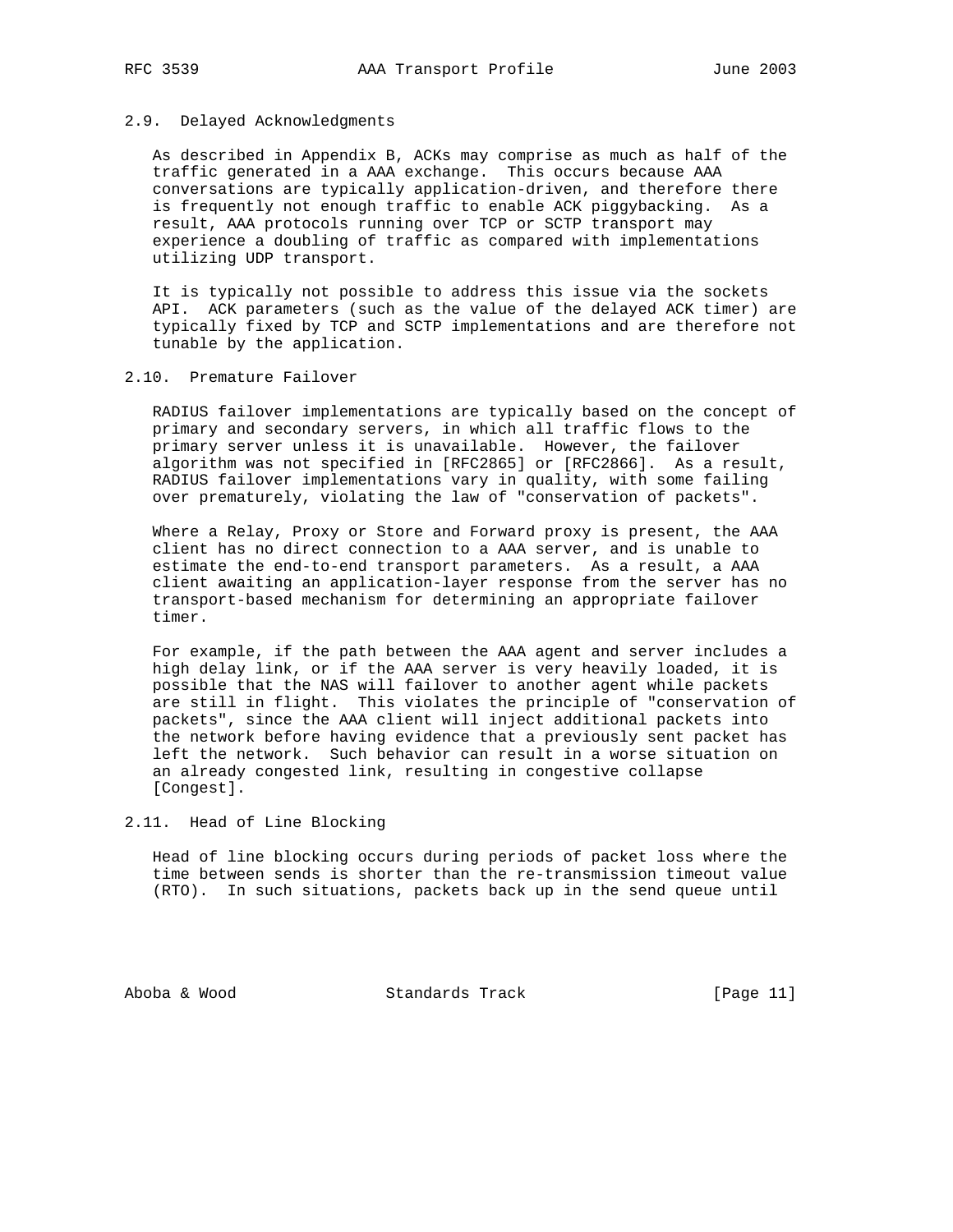the lost packet can be successfully re-transmitted. This can be an issue for SCTP when using ordered delivery over a single stream, and for TCP.

 Head of line blocking is typically an issue only on larger NASes. For example, a 48-port NAS with an average inter-packet spacing of 25 seconds is unlikely to have an RTO greater than this, unless severe packet loss has been experienced. However, a 2048-port NAS with an average inter-packet spacing of 293 ms may experience head-of-line blocking since the inter-packet spacing is less than the minimum RTO value of 1 second [RFC2988].

#### 2.12. Connection Load Balancing

 In order to lessen queuing delays and address head of line blocking, a AAA implementation may wish to load balance between connections to multiple destinations. While it is possible to employ dynamic load balancing techniques, this level of sophistication may not be required. In many situations, adequate reliability and load balancing can be achieved via static load balancing, where traffic is distributed between destinations based on static "weights".

3. AAA Transport Profile

 In order to address AAA transport issues, it is recommended that AAA protocols make use of standards track as well as experimental techniques. More details are provided in the sections that follow.

#### 3.1. Transport Mappings

 AAA Servers MUST support TCP and SCTP. AAA clients SHOULD support SCTP, but MUST support TCP if SCTP is not available. As support for SCTP improves, it is possible that SCTP support will be required on clients at some point in the future. AAA agents inherit all the obligations of Servers with respect to transport support.

## 3.2. Use of Nagle Algorithm

 While AAA protocols typically operate in the application-driven regime, there are circumstances in which they are network driven. For example, where an NAS reboots, or where connectivity is restored between an NAS and a AAA agent, it is possible that multiple packets will be available for sending.

 As a result, there are circumstances where the transport-layer batching provided by the Nagle Algorithm (12) is useful, and as a result, AAA implementations running over TCP MUST enable the Nagle algorithm, [RFC896]. The Nagle algorithm is not used with SCTP.

Aboba & Wood Standards Track [Page 12]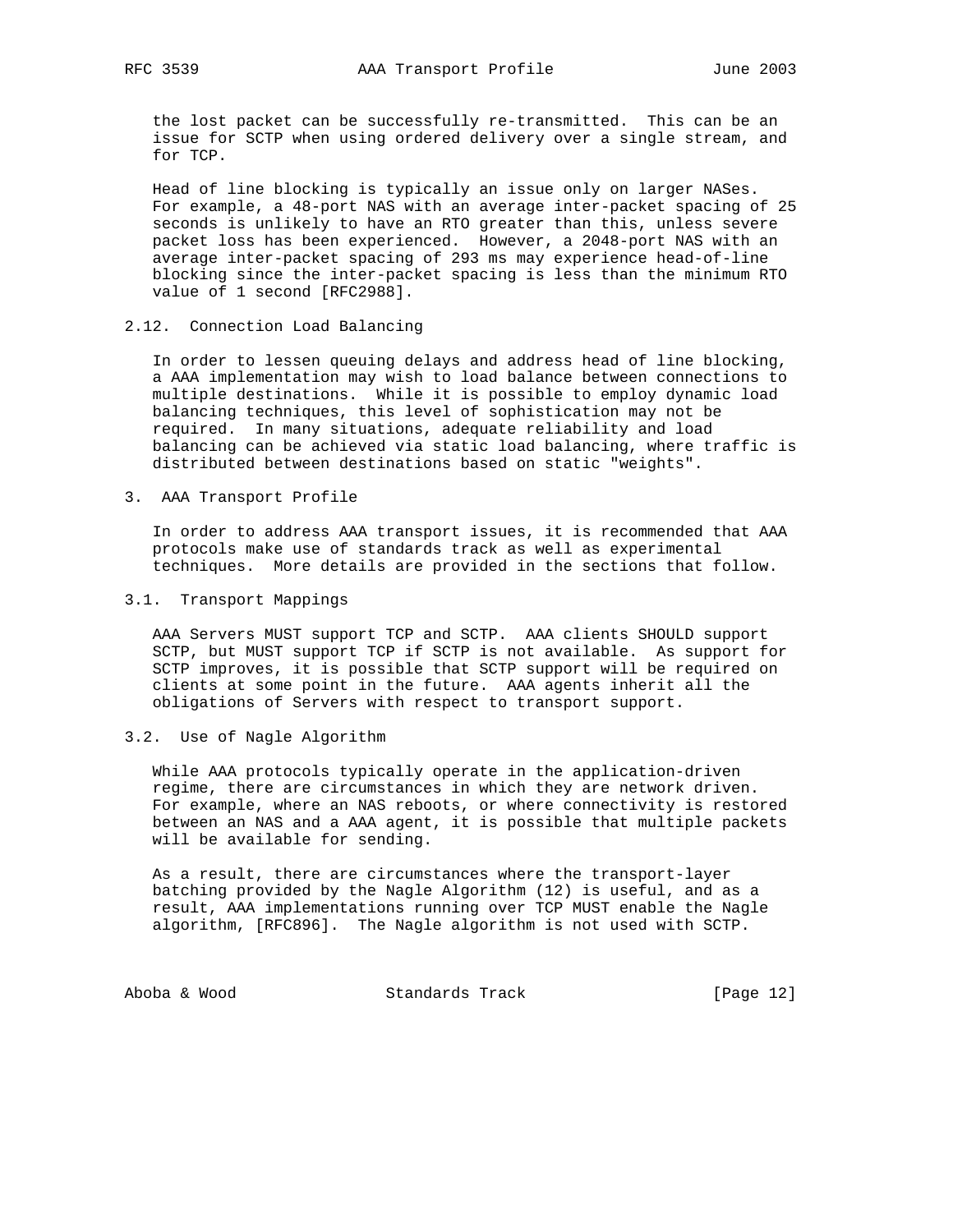# 3.3. Multiple Connections

 AAA protocols SHOULD use only a single persistent connection between a AAA client and a AAA agent or server. They SHOULD provide for pipelining of requests, so that more than one request can be in progress at a time. In order to minimize use of inactive connections in roaming situations, a AAA client or agent MAY bring down a connection to a AAA agent or server if the connection has been unutilized (discounting the watchdog) for a certain period of time, which MUST NOT be less than BRINGDOWN\_INTERVAL (5 minutes).

 While a AAA client/agent SHOULD only use a single persistent connection to a given AAA agent or server, it MAY have connections to multiple AAA agents or servers. A AAA client/agent connected to multiple agents/servers can treat them as primary/secondary or balance load between them.

#### 3.4. Application Layer Watchdog

 In order to enable AAA implementations to more quickly detect transport and application-layer failures, AAA protocols MUST support an application layer watchdog message.

 The application layer watchdog message enables failover from a peer that has failed, either because it is unreachable or because its applications functions have failed. This is distinct from the purpose of the SCTP heartbeat, which is to enable failover between interfaces. The SCTP heartbeat may enable a failover to another path to reach the same server, but does not address the situation where the server system or the application service has failed. Therefore both mechanisms MAY be used together.

 The watchdog is used in order to enable a AAA client or agent to determine when to resend on another connection. It operates on all open connections and is used to suspend and eventually close connections that are experiencing difficulties. The watchdog is also used to re-open and validate connections that have returned to health. The watchdog may be utilized either within primary/secondary or load balancing configurations. However, it is not intended as a cluster heartbeat mechanism.

 The application layer watchdog is designed to detect failures of the immediate peer, and not to be affected by failures of downstream proxies or servers. This prevents instability in downstream AAA components from propagating upstream. While the receipt of any AAA Response from a peer is taken as evidence that the peer is up, lack of a Response is insufficient to conclude that the peer is down. Since the lack of Response may be the result of problems with a

Aboba & Wood Standards Track [Page 13]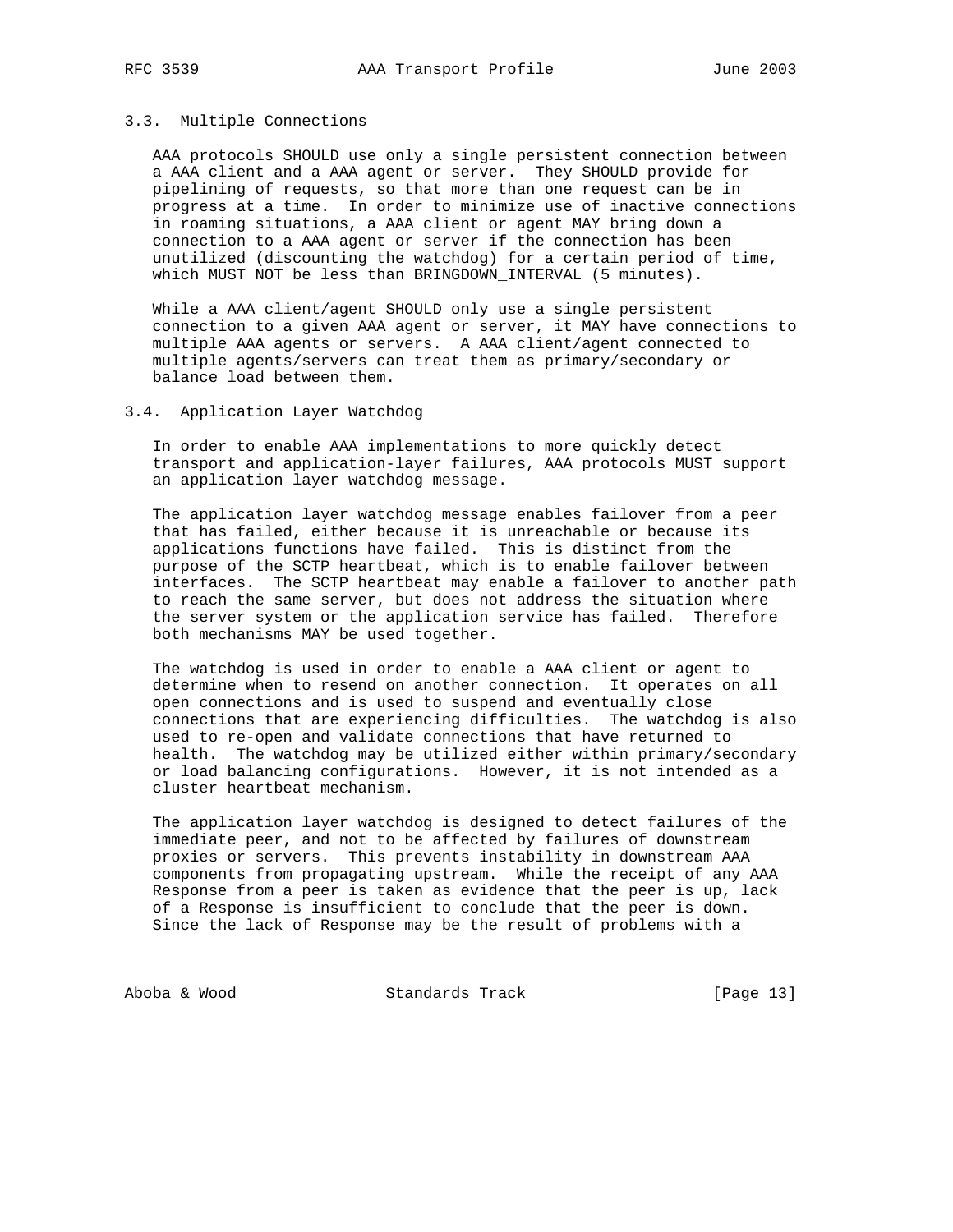downstream proxy or server, only after failure to respond to the watchdog message can it be determined that the peer is down.

 Since the watchdog algorithm takes any AAA Response into account in determining peer liveness, decreases in the watchdog timer interval do not significantly increase the level of watchdog traffic on heavily loaded networks. This is because watchdog messages do not need to be sent where other AAA Response traffic serves as a constant reminder of peer liveness. Watchdog traffic only increases when AAA traffic is light, and therefore a AAA Response "signal" is not present. Nevertheless, decreasing the timer interval TWINIT does increase the probability of false failover significantly, and so this decision should be made with care.

## 3.4.1. Algorithm Overview

 The watchdog behavior is controlled by an algorithm defined in this section. This algorithm is appropriate for use either within primary/secondary or load balancing configurations. Implementations SHOULD implement this algorithm, which operates as follows:

 [1] Watchdog behavior is controlled by a single timer (Tw). The initial value of Tw, prior to jittering is Twinit. The default value of Twinit is 30 seconds. This value was selected because it minimizes the probability that failover will be initiated due to a routing flap, as noted in [Paxson].

 While Twinit MAY be set as low as 6 seconds (not including jitter), it MUST NOT be set lower than this. Note that setting such a low value for Twinit is likely to result in an increased probability of duplicates, as well as an increase in spurious failover and failback attempts.

 In order to avoid synchronization behaviors that can occur with fixed timers among distributed systems, each time the watchdog interval is calculated with a jitter by using the Twinit value and randomly adding a value drawn between -2 and 2 seconds. Alternative calculations to create jitter MAY be used. These MUST be pseudo-random, generated by a PRNG seeded as per [RFC1750].

 [2] When any AAA message is received, Tw is reset. This need not be a response to a watchdog request. Receiving a watchdog response from a peer constitutes activity, and Tw should be reset. If the watchdog timer expires and no watchdog response is pending, then a watchdog message is sent. On sending a watchdog request, Tw is reset.

Aboba & Wood Standards Track [Page 14]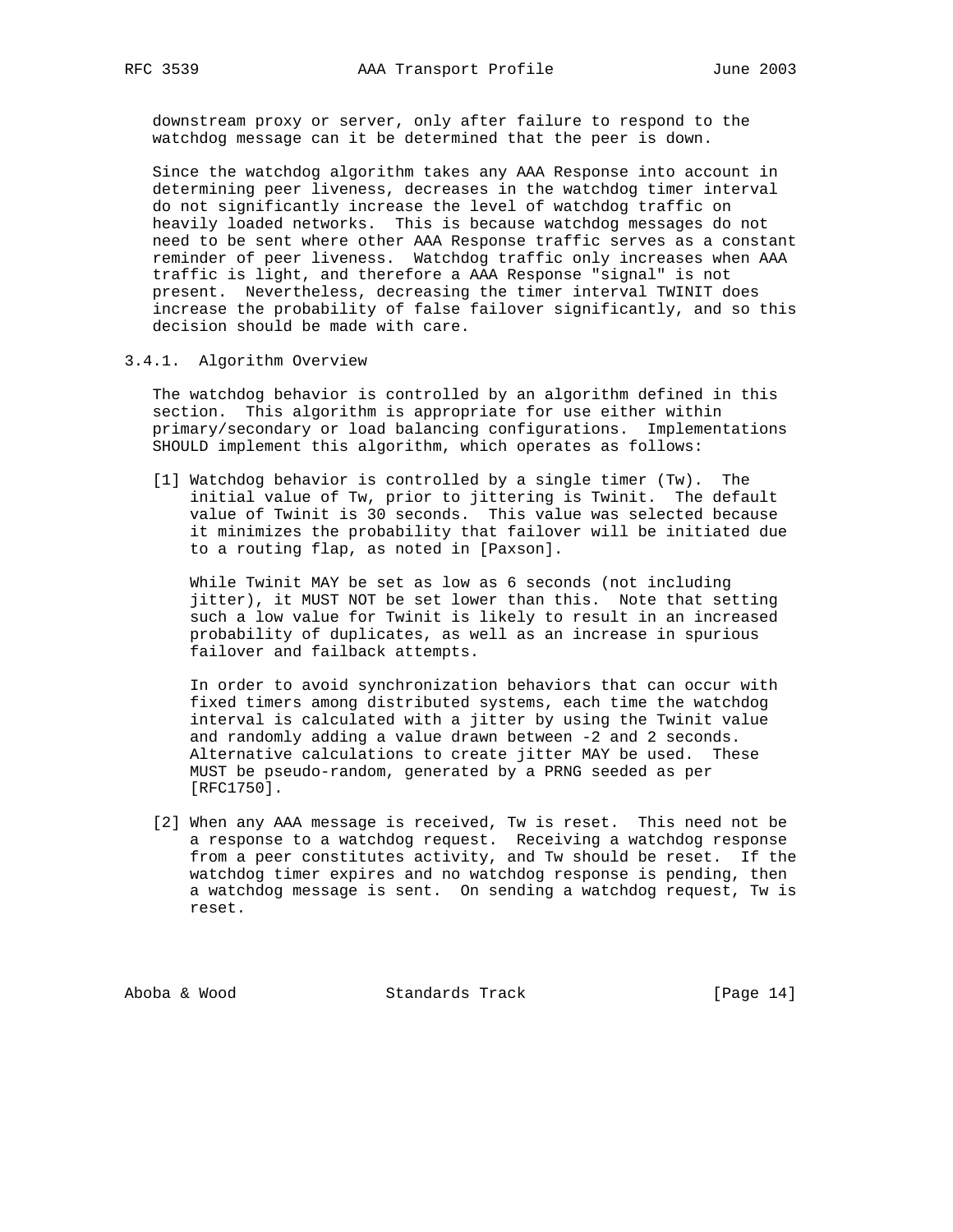Watchdog packets are not retransmitted by the AAA protocol, since AAA protocols run over reliable transports that will handle all retransmissions internally. As a result, a watchdog request is only sent when there is no watchdog response pending.

[3] If the watchdog timer expires and a watchdog response is pending, then failover is initiated. In order for a AAA client or agent to perform failover procedures, it is necessary to maintain a pending message queue for a given peer. When an answer message is received, the corresponding request is removed from the queue. The Hop-by-Hop Identifier field MAY be used to match the answer with the queued request.

 When failover is initiated, all messages in the queue are sent to an alternate agent, if available. Multiple identical requests or answers may be received as a result of a failover. The combination of an end-to-end identifier and the origin host MUST be used to identify duplicate messages.

 Note that where traffic is heavy, the application layer watchdog can take as long as 2Tw to determine that a peer has gone down. For peers receiving a high volume of AAA Requests, AAA Responses will continually reset the timer, so that after a failure it will take Tw for the lack of traffic to be noticed, and for the watchdog message to be sent. Another Tw will elapse before failover is initiated.

 On a lightly loaded network without much AAA Response traffic, the watchdog timer will typically expire without being reset, so that a watchdog response will be outstanding and failover will be initiated after only a single timer interval has expired.

 [4] The client MUST NOT close the primary connection until the primary's watchdog timer has expired at least twice without a response (note that the watchdog is not sent a second time, however). Once this has occurred, the client SHOULD cause a transport reset or close to be done on the connection.

 Once the primary connection has failed, subsequent requests are sent to the alternate server until the watchdog timer on the primary connection is reset.

 Suspension of the primary connection prevents flapping between primary and alternate connections, and ensures that failover behavior remains consistent. The application may not receive a response to the watchdog request message due to a connectivity problem, in which case a transport layer ACK will not have been received, or the lack of response may be due to an application

Aboba & Wood Standards Track [Page 15]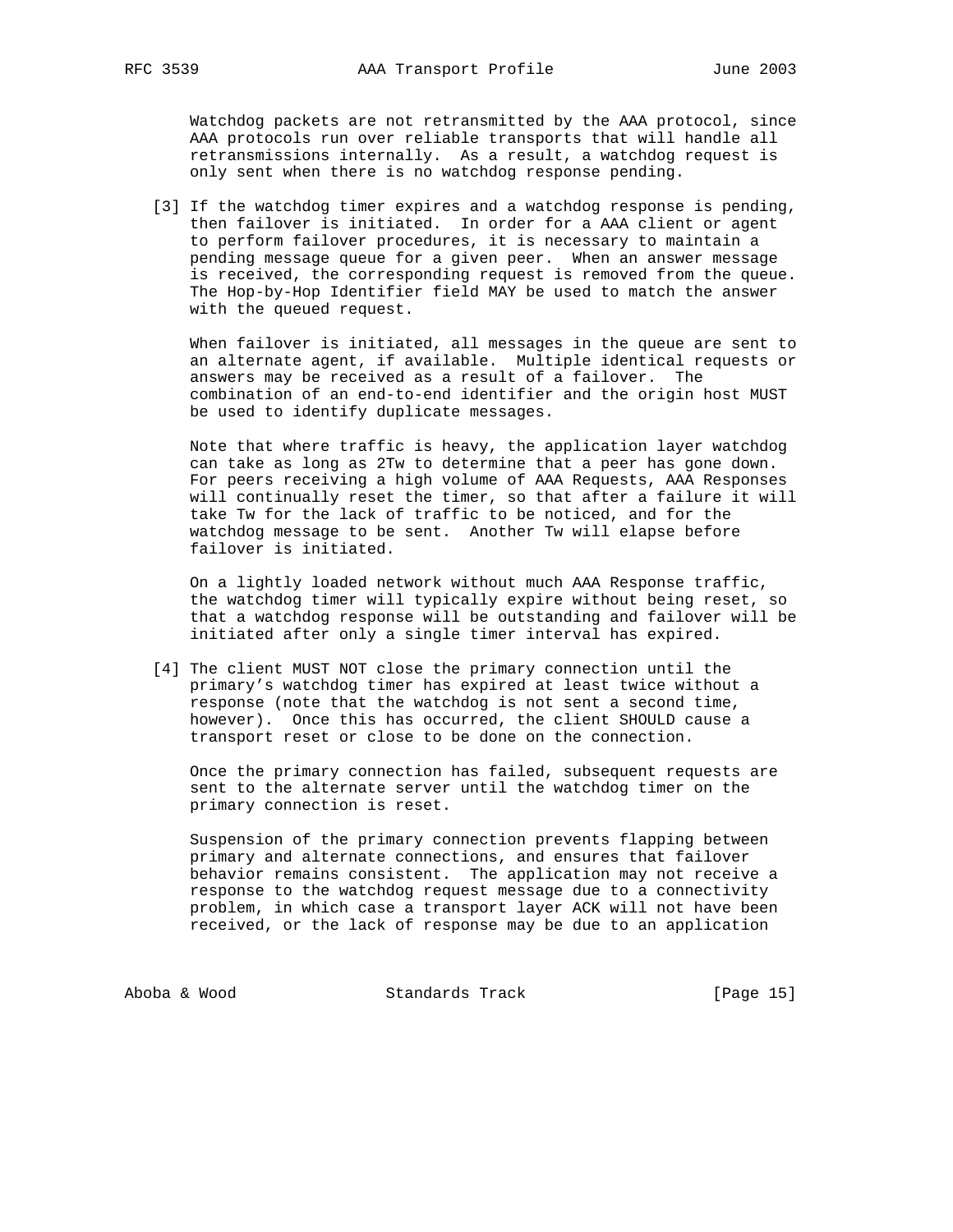problem. Without transport layer visibility, the application is unable to tell the difference, and must behave conservatively.

 In situations where no transport layer ACK is received on the primary connection after multiple re-transmissions, the RTO will be exponentially backed off as described in [RFC2988]. Due to Karn's algorithm as implemented in SCTP and TCP, the RTO estimator will not be reset until another ACK is received in response to a non-re-transmitted request. Thus, in cases where the problem occurs at the transport layer, after the client fails over to the alternate server, the RTO of the primary will remain at a high value unless an ACK is received on the primary connection.

 In the case where the problem occurs at the transport layer, subsequent requests sent on the primary connection will not receive the same service as was originally provided. For example, instead of failover occurring after 3 retransmissions, failover might occur without even a single retransmission if RTO has been sufficiently backed off. Of course, if the lack of a watchdog response was due to an application layer problem, then RTO will not have been backed off. However, without transport layer visibility, there is no way for the application to know this.

 Suspending use of the primary connection until a response to a watchdog message is received guarantees that the RTO timer will have been reset before the primary connection is reused. If no response is received after the second watchdog timer expiration, then the primary connection is closed and the suspension becomes permanent.

 [5] While the connection is in the closed state, the AAA client MUST NOT attempt to send further watchdog messages on the connection. However, after the connection is closed, the AAA client continues to periodically attempt to reopen the connection.

 The AAA client SHOULD wait for the transport layer to report connection failure before attempting again, but MAY choose to bound this wait time by the watchdog interval, Tw. If the connection is successfully opened, then the watchdog message is sent. Once three watchdog messages have been sent and responded to, the connection is returned to service, and transactions are once again sent over it. Connection validation via receipt of multiple watchdogs is not required when a connection is initially brought up -- in this case, the connection can immediately be put into service.

Aboba & Wood Standards Track [Page 16]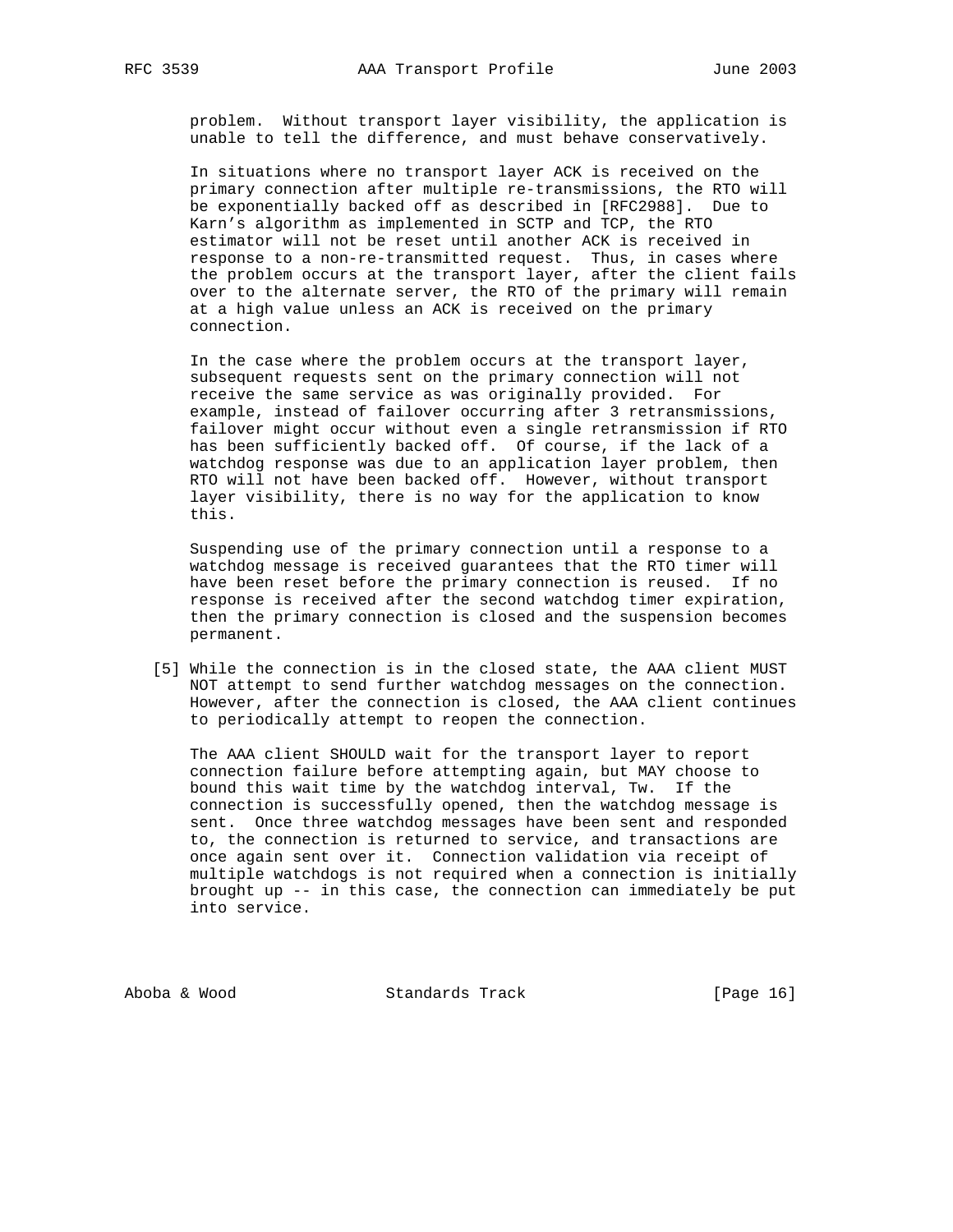[6] When using SCTP as a transport, it is not necessary to disable SCTP's transport-layer heartbeats. However, if AAA implementations have access to SCTP's heartbeat parameters, they MAY chose to ensure that SCTP's heartbeat interval is longer than the AAA watchdog interval, Tw. This will ensure that alternate paths are still probed by SCTP, while the primary path has a minimum of heartbeat redundancy.

#### 3.4.2. Primary/Secondary Failover Support

 The watchdog timer MAY be integrated with primary/secondary style failover so as to provide improved reliability and basic load balancing. In order to balance load among multiple AAA servers, each AAA server is designated the primary for a portion of the clients, and designated as secondaries of varying priority for the remainder. In this way, load can be balanced among the AAA servers.

 Within primary/secondary configurations, the watchdog timer operates as follows:

- [1] Assume that each client or agent is initially configured with a single primary agent or server, and one or more secondary connections.
- [2] The watchdog mechanism is used to suspend and eventually close primary connections that are experiencing difficulties. It is also used to re-open and validate connections that have returned to health.
- [3] Once a secondary is promoted to primary status, either on a temporary or permanent basis, the next server on the list of secondaries is promoted to fill the open secondary slot.
- [4] The client or agent periodically attempts to re-open closed connections, so that it is possible that a previously closed connection can be returned to service and become eligible for use again. Implementations will typically retain a limit on the number of connections open at a time, so that once a previously closed connection is brought online again, the lowest priority secondary connection will be closed. In order to prevent periodic closing and re-opening of secondary connections, it is recommended that functioning connections remain open for a minimum of 5 minutes.
- [5] In order to enable diagnosis of failover behavior, it is recommended that a table of failover events be kept within the MIB. These failover events SHOULD include appropriate transaction identifiers so that client and server data can be

Aboba & Wood Standards Track [Page 17]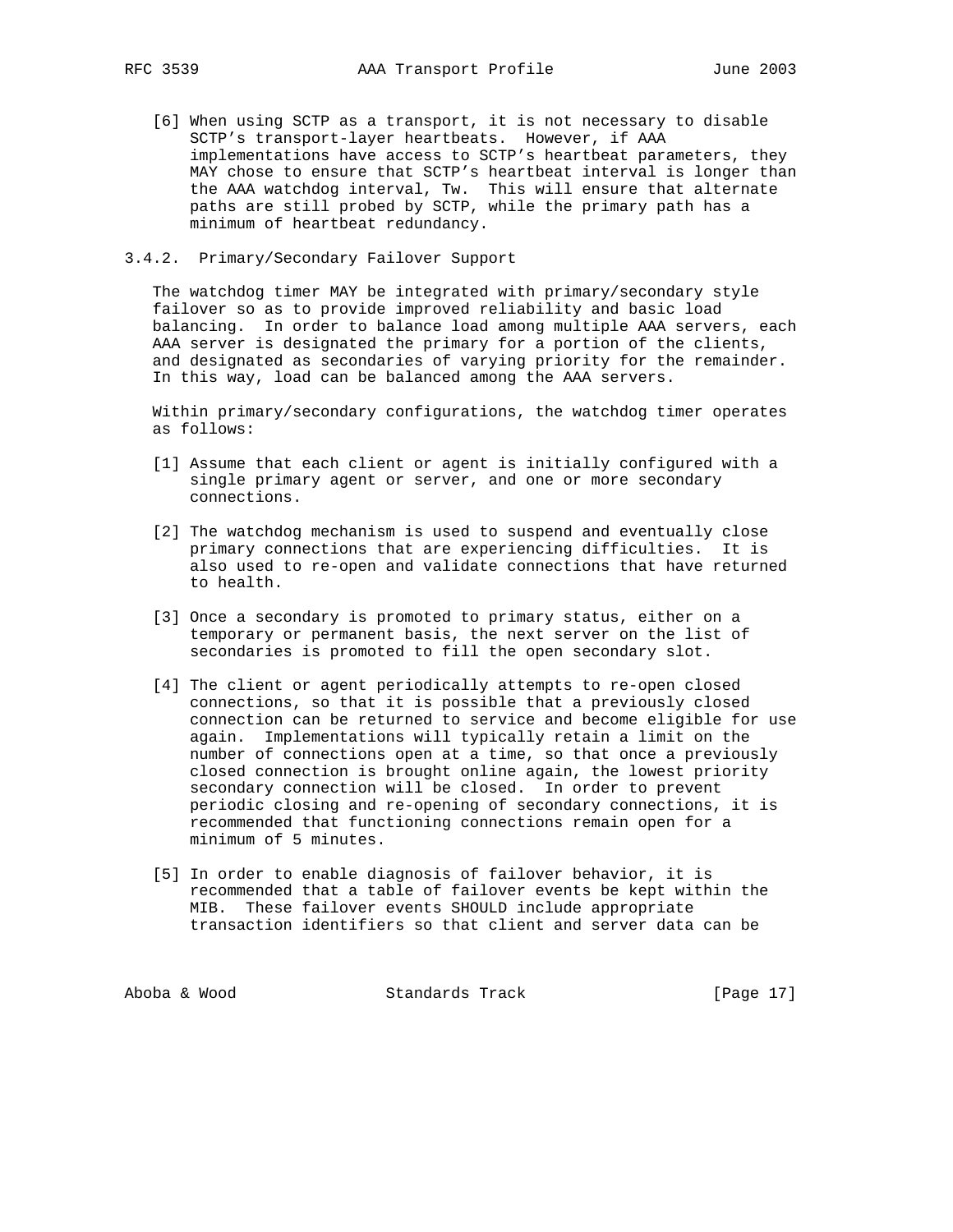compared, providing insight into the cause of the problem (transport or application layer).

3.4.3. Connection Load Balancing

 Primary/secondary failover is capable of providing improved resilience and basic load balancing. However, it does not address TCP head of line blocking, since only a single connection is in use at a time.

 A AAA client or agent maintaining connections to multiple agents or servers MAY load balance between them. Establishing connections to multiple agents or servers reduces, but does not eliminate, head of line blocking issues experienced on TCP connections. This issue does not exist with SCTP connections utilizing multiple streams.

 In connection load balancing configurations, the application watchdog operates as follows:

- [1] Assume that each client or agent is initially configured with connections to multiple AAA agents or servers, with one connection between a given client/agent and an agent/server.
- [2] In static load balancing, transactions are apportioned among the connections based on the total number of connections and a "weight" assigned to each connection. Pearson's hash [RFC3074] applied to the NAI [RFC2486] can be used to determine which connection will handle a given transaction. Hashing on the NAI provides highly granular load balancing, while ensuring that all traffic for a given conversation will be sent to the same agent or server. In dynamic load balancing, the value of the "weight" can vary based on conditions such as AAA server load. Such techniques, while sophisticated, are beyond the scope of this document.
- [3] Transactions are distributed to connections based on the total number of available connections and their weights. A change in the number of available connections forces recomputation of the hash table. In order not to cause conversations in progress to be switched to new destinations, on recomputation, a transitional period is required in which both old and new hash tables are needed in order to permit aging out of conversations in progress. Note that this requires a way to easily determine whether a Request represents a new conversation or the continuation of an existing conversation. As a result, removing and adding of connections is an expensive operation, and it is recommended that the hash table only be recomputed once a connection is closed or returned to service.

Aboba & Wood Standards Track [Page 18]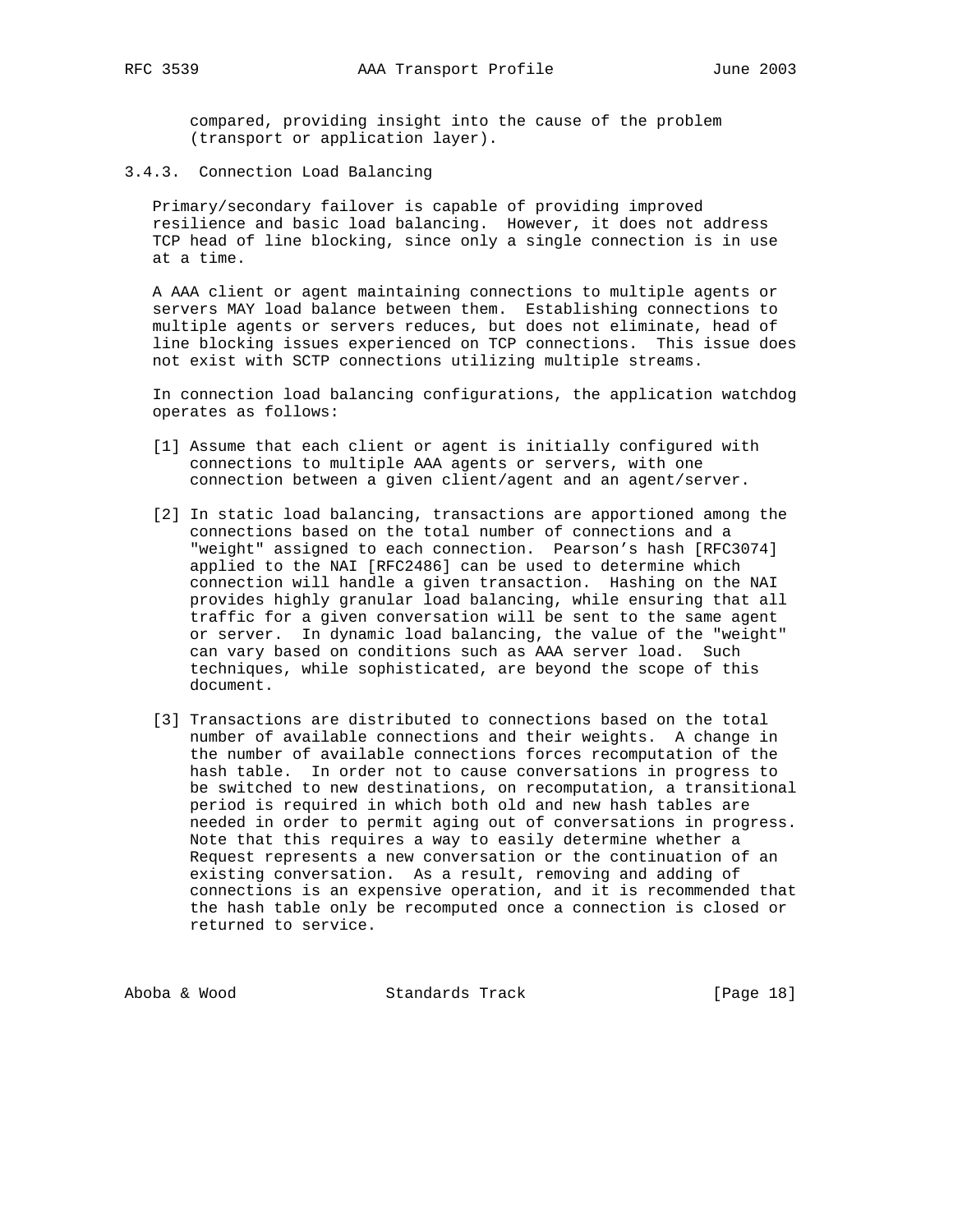Suspended connections, although they are not used, do not force hash table reconfiguration until they are closed. Similarly, re-opened connections not accumulating sufficient watchdog responses do not force a reconfiguration until they are returned to service.

 While a connection is suspended, transactions that were to have been assigned to it are instead assigned to the next available server. While this results in a momentary imbalance, it is felt that this is a relatively small price to pay in order to reduce hash table thrashing.

 [4] In order to enable diagnosis of load balancing behavior, it is recommended that in addition to a table of failover events, a table of statistics be kept on each client, indexed by a AAA server. That way, the effectiveness of the load balancing algorithm can be evaluated.

#### 3.5. Duplicate Detection

 Multiple facilities are required to enable duplicate detection. These include session identifiers as well as hop-by-hop and end-to end message identifiers. Hop-by-hop identifiers whose value may change at each hop are not sufficient, since a AAA server may receive the same message from multiple agents. For example, a AAA client can send a request to Agent1, then failover and resend the request to Agent2; both agents forward the request to the home AAA server, with different hop-by-hop identifiers. A Session Identifier is insufficient as it does not distinguish different messages for the the same session.

 Proper treatment of the end-to-end message identifier ensures that AAA operations are idempotent. For example, without an end-to-end identifier, a AAA server keeping track of simultaneous logins might send an Accept in response to an initial Request, and then a Reject in response to a duplicate Request (where the user was allowed only one simultaneous login). Depending on which Response arrived first, the user might be allowed access or not.

 However, if the server were to store the end-to-end message identifier along with the simultaneous login information, then the duplicate Request (which utilizes the same end-to-end message identifier) could be identified and the correct response could be returned.

Aboba & Wood Standards Track [Page 19]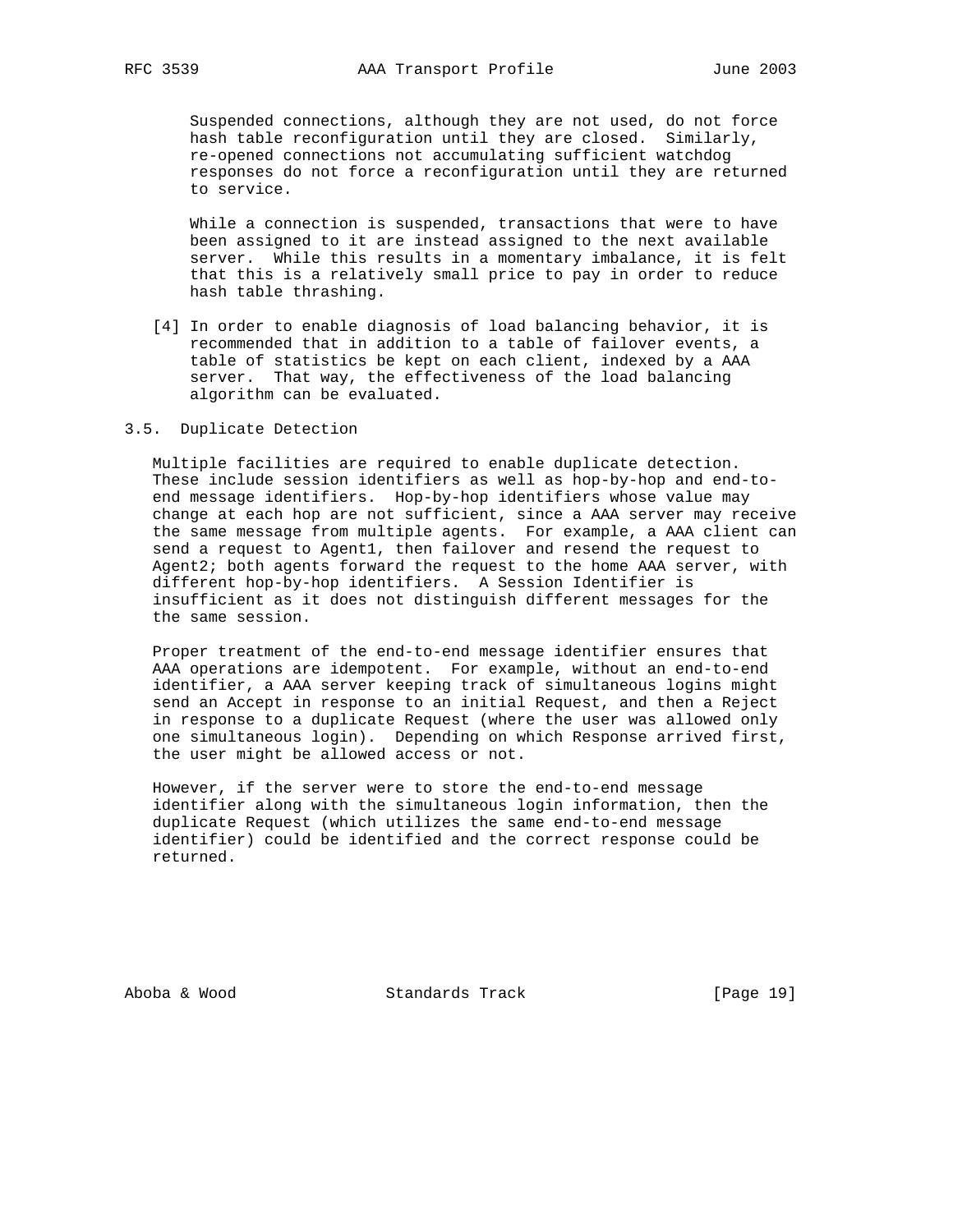## 3.6. Invalidation of Transport Parameter Estimates

 In order to address invalidation of transport parameter estimates, AAA protocol implementations MAY utilize Congestion Window Validation [RFC2861] and RTO validation when using TCP. This specification also recommends a procedure for RTO validation.

 [RFC2581] and [RFC2861] both recommend that a connection go into slow-start after a period where no traffic has been sent within the RTO interval. [RFC2861] recommends only increasing the congestion window if it was full when the ACK arrived. The congestion window is reduced by half once every RTO interval if no traffic is received.

 When Congestion Window Validation is used, the congestion window will not build during application-driven periods, and instead will be decayed. As a result, AAA applications operating within the application-driven regime will typically run with a congestion window equal to the initial window much of the time, operating in "perpetual slowstart".

 During periods in which AAA behavior is application-driven this will have no effect. Since the time between packets will be larger than RTT, AAA will operate with an effective congestion window equal to the initial window. However, during network-driven periods, the effect will be to space out sending of AAA packets. Thus instead of being able to send a large burst of packets into the network, a client will need to wait several RTTs as the congestion window builds during slow-start.

 For example, a client operating over TCP with an initial window of 2, with 35 AAA requests to send would take approximately 6 RTTs to send them, as the congestion window builds during slow start: 2, 3, 3, 6, 9, 12. After the backlog is cleared, the implementation will once again be application-driven and the congestion window size will decay. If the client were using SCTP, the number of RTTs needed to transmit all requests would usually be less, and would depend on the size of the requests, since SCTP tracks the progress for the opening of the congestion window by bytes, not segments.

 Note that [RFC2861] and [RFC2988] do not address the issue of RTO validation. This is also a problem, particularly when the Congestion Manager [RFC3124] is implemented. During periods of high packet loss, the RTO may be repeatedly increased via exponential back-off, and may attain a high value. Due to lack of timely feedback on RTT and RTO during application-driven periods, the high RTO estimate may persist long after the conditions that generated it have dissipated.

Aboba & Wood Standards Track [Page 20]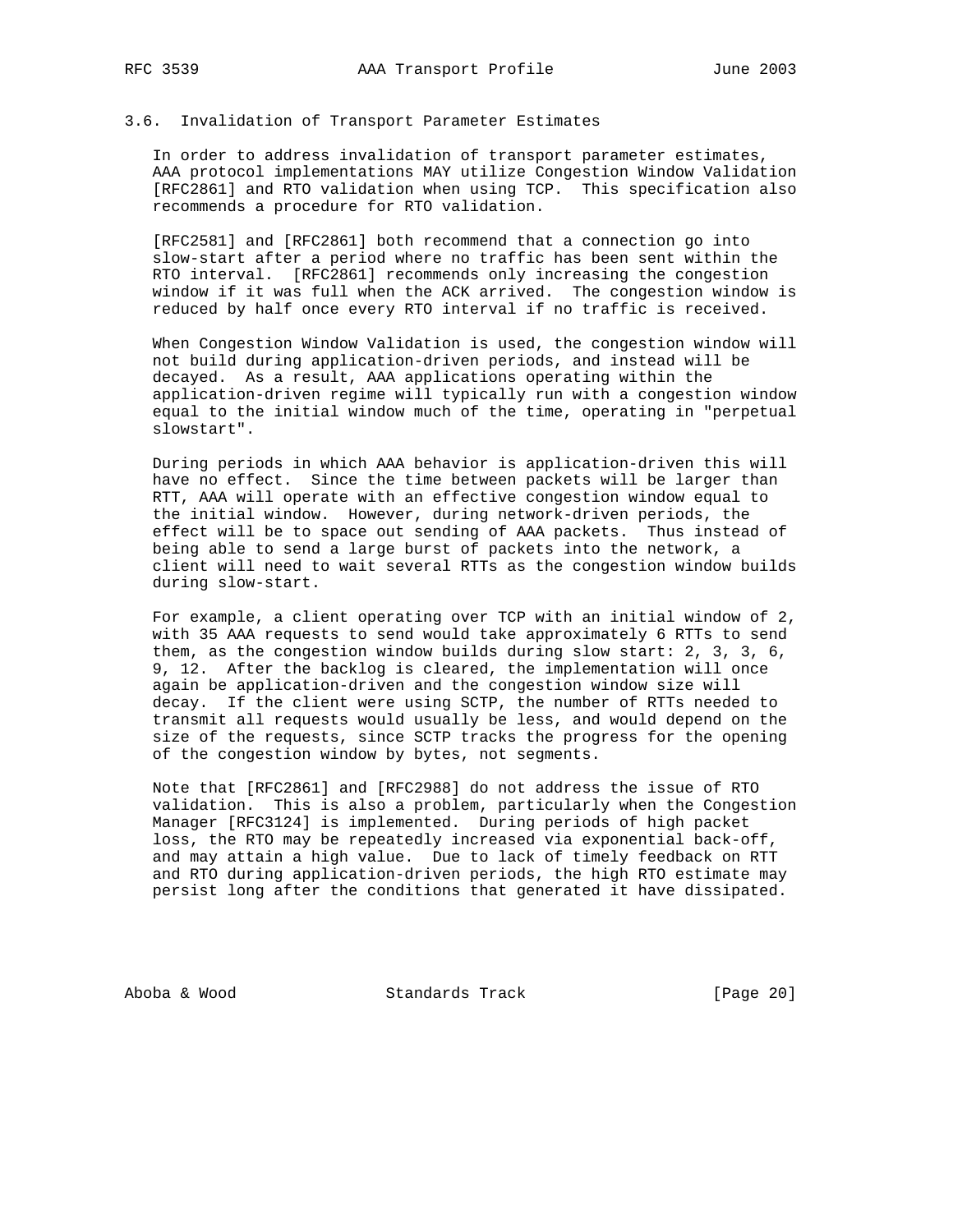RTO validation MAY be used to address this issue for TCP, via the following procedure:

 After the congestion window is decayed according to [RFC2861], reset the estimated RTO to 3 seconds. After the next packet comes in, re-calculate RTTavg, RTTdev, and RTO according to the method described in [RFC2581].

 To address this issue for SCTP, AAA implementations SHOULD use SCTP heartbeats. [RFC2960] states that heartbeats should be enabled by default, with an interval of 30 seconds. If this interval proves to be too long to resolve this issue, AAA implementations MAY reduce the heartbeat interval.

3.7. Inability to Use Fast Re-Transmit

 When Congestion Window Validation [RFC2861] is used, AAA implementations will operate with a congestion window equal to the initial window much of the time. As a result, the window size will often not be large enough to enable use of fast re-transmit for TCP. In addition, since AAA traffic is two-way, ACKs carrying data will not count towards triggering fast re-transmit. SCTP is less likely to encounter this issue, so the measures described below apply to TCP.

 To address this issue, AAA implementations SHOULD support selective acknowledgement as described in [RFC2018] and [RFC2883]. AAA implementations SHOULD also implement Limited Transmit for TCP, as described in [RFC3042]. Rather than reducing the number of duplicate ACKs required for triggering fast recovery, which would increase the number of inappropriate re-transmissions, Limited Transmit enables the window size be increased, thus enabling the sending of additional packets which in turn may trigger fast re-transmit without a change to the algorithm.

 However, if congestion window validation [RFC2861] is implemented, this proposal will only have an effect in situations where the time between packets is less than the estimated retransmission timeout (RTO). If the time between packets is greater than RTO, additional packets will typically not be available for sending so as to take advantage of the increased window size. As a result, AAA protocols will typically operate with the lowest possible congestion window size, resulting in a re-transmission timeout for every lost packet.

Aboba & Wood Standards Track [Page 21]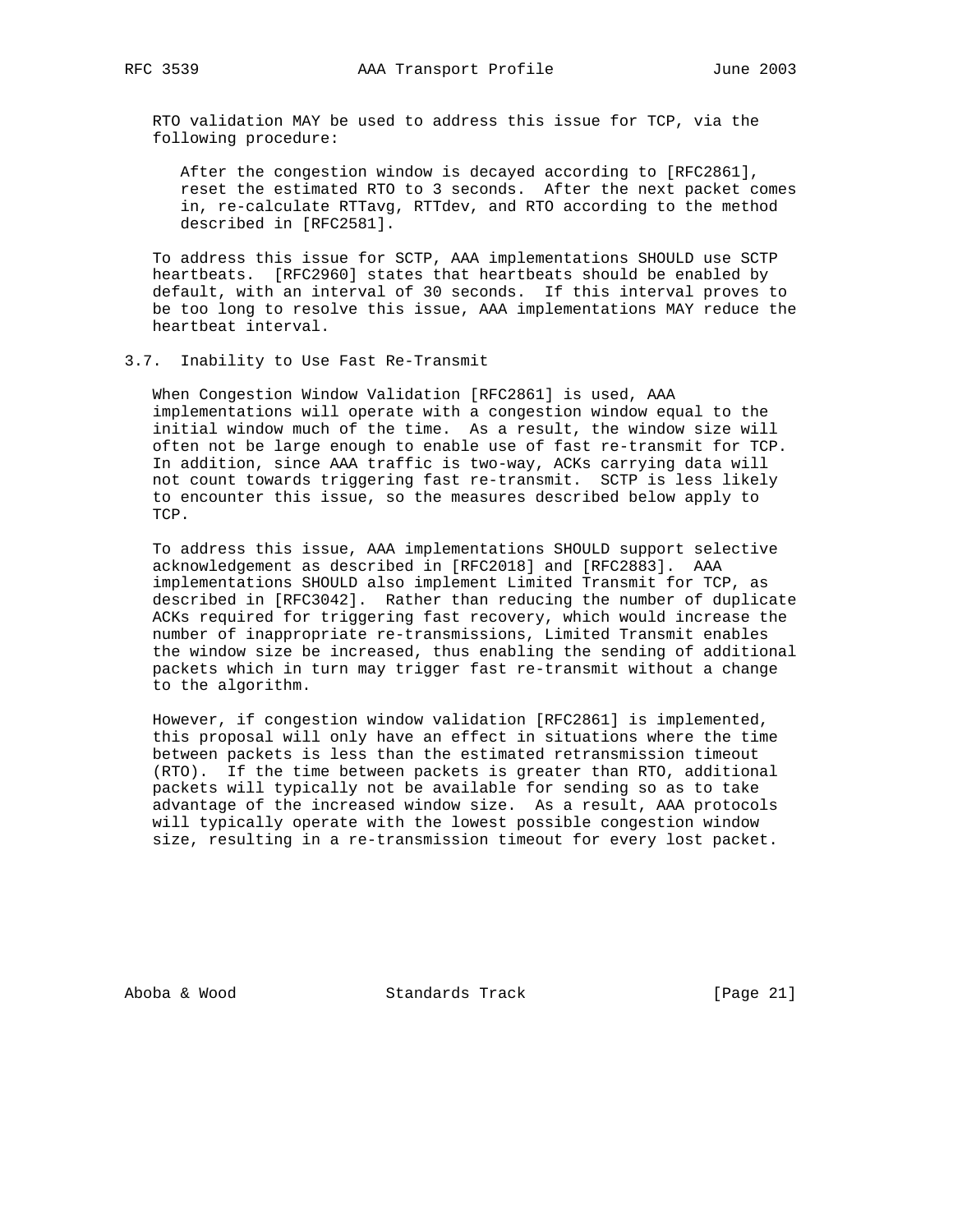# 3.8. Head of Line Blocking

 TCP inherently does not provide a solution to the head-of-line blocking problem, although its effects can be lessened by implementation of Limited Transmit [RFC3042], and connection load balancing.

## 3.8.1. Using SCTP Streams to Prevent Head of Line Blocking

 Each AAA node SHOULD distribute its messages evenly across the range of SCTP streams that it and its peer have agreed upon. (A lost message in one stream will not cause any other streams to block.) A trivial and effective implementation of this simply increments a counter for the stream ID to send on. When the counter reaches the maximum number of streams for the association, it resets to 0.

 AAA peers MUST be able to accept messages on any stream. Note that streams are used \*solely\* to prevent head-of-the-line blocking. All identifying information is carried within the Diameter payload. Messages distributed across multiple streams may not be received in the order they are sent.

 SCTP peers can allocate up to 65535 streams for an association. The cost for idle streams may or may not be zero, depending on the implementation, and the cost for non-idle streams is always greater than 0. So administrators may wish to limit the number of possible streams on their diameter nodes according to the resources (i.e. memory, CPU power, etc.) of a particular node.

 On a Diameter client, the number of streams may be determined by the maximum number of peak users on the NAS. If a stream is available per user, then this should be sufficient to prevent head-of-line blocking. On a Diameter proxy, the number of streams may be determined by the maximum number of peak sessions in progress from that proxy to each downstream AAA server.

 Stream IDs do not need to be preserved by relay agents. This simplifies implementation, as agents can easily handle forwarding between two associations with different numbers of streams. For example, consider the following case, where a relay server DRL forwards messages between a NAS and a home server, HMS. The NAS and DRL have agreed upon 1000 streams for their association, and DRL and HMS have agreed upon 2000 streams for their association. The following figure shows the message flow from NAS to HMS via DRL, and the stream ID assignments for each message:

Aboba & Wood Standards Track [Page 22]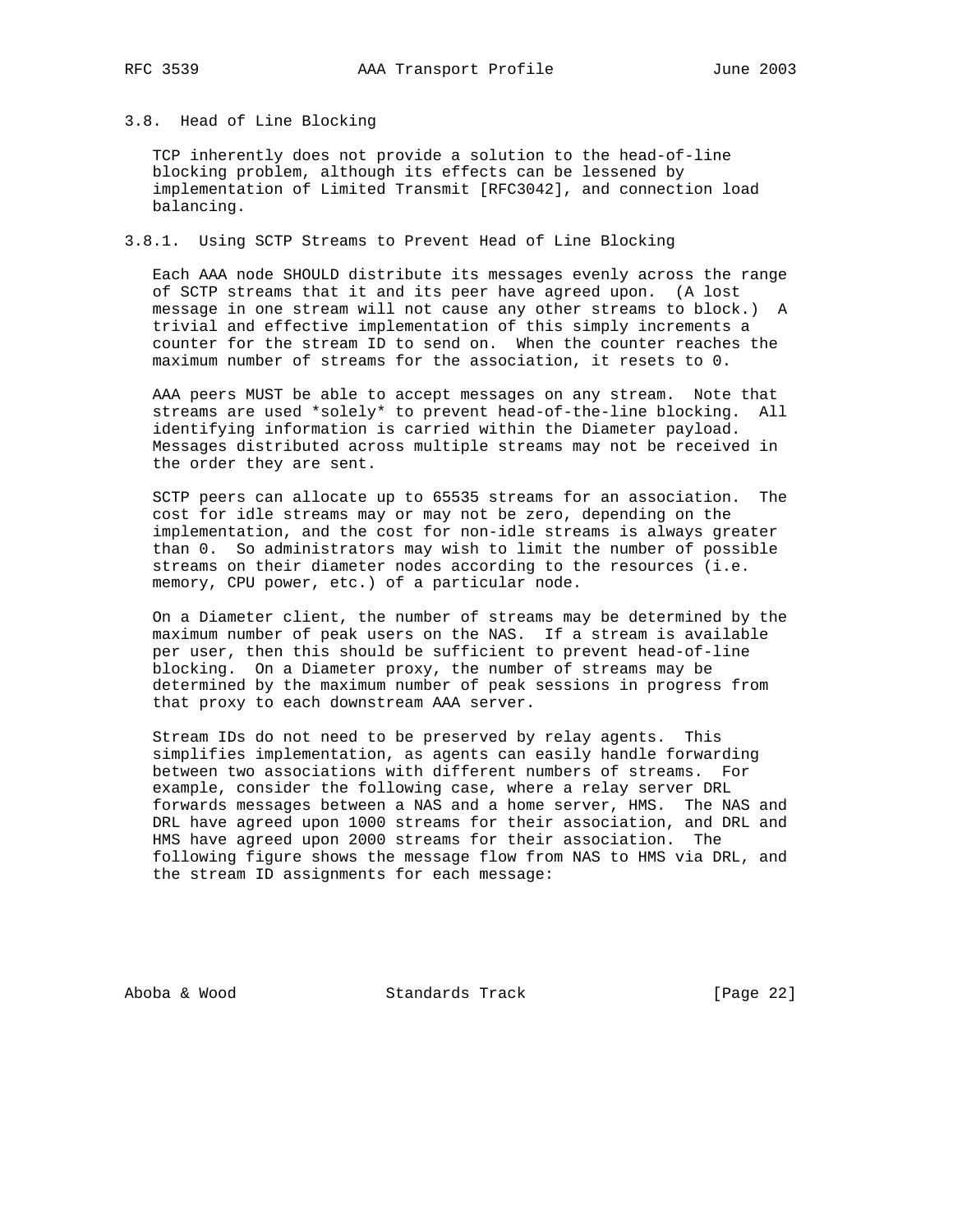| NAS | DRL                                        | HMS                                           |
|-----|--------------------------------------------|-----------------------------------------------|
|     | 1000 streams                               | 2000 streams                                  |
|     | msg 1: str id 0<br>msg 2: str id 1         | msg 1: str id 0<br>msq 2: str id 1            |
|     | msg 1000: str id 999<br>msg 1001: str id 0 | msg 1000: str id 999<br>msg 1001: str id 1000 |

 DRL can forward messages 1 through 1000 to HMS using the same stream ID that NAS used to send to DRL. However, since the NAS / DRL association has only 1000 streams, NAS wraps around to stream ID 0 when sending message 1001. The DRL / HMS association, on the other hand, has 2000 streams, so DRL can reassign message 1001 to stream ID 1000 when forwarding it on to HMS.

 This distribution scheme acts like a hash table. It is possible, yet unlikely, that two messages will end up in the same stream, and even less likely that there will be message loss resulting in blocking when this happens. If it does turn out to be a problem, local administrators can increase the number of streams on their nodes to improve performance.

## 3.9. Congestion Avoidance

 In order to improve upon default timer estimates, AAA implementations MAY implement the Congestion Manager (CM) [RFC3124]. CM is an end system module that:

- (i) Enables an ensemble of multiple concurrent streams from a sender destined to the same receiver and sharing the same congestion properties to perform proper congestion avoidance and control, and
- (ii) Allows applications to easily adapt to network congestion.

 The CM helps integrate congestion management across all applications and transport protocols. The CM maintains congestion parameters (available aggregate and per-stream bandwidth, per-receiver round trip times, etc.) and exports an API that enables applications to learn about network characteristics, pass information to the CM, share congestion information with each other, and schedule data transmissions.

Aboba & Wood Standards Track [Page 23]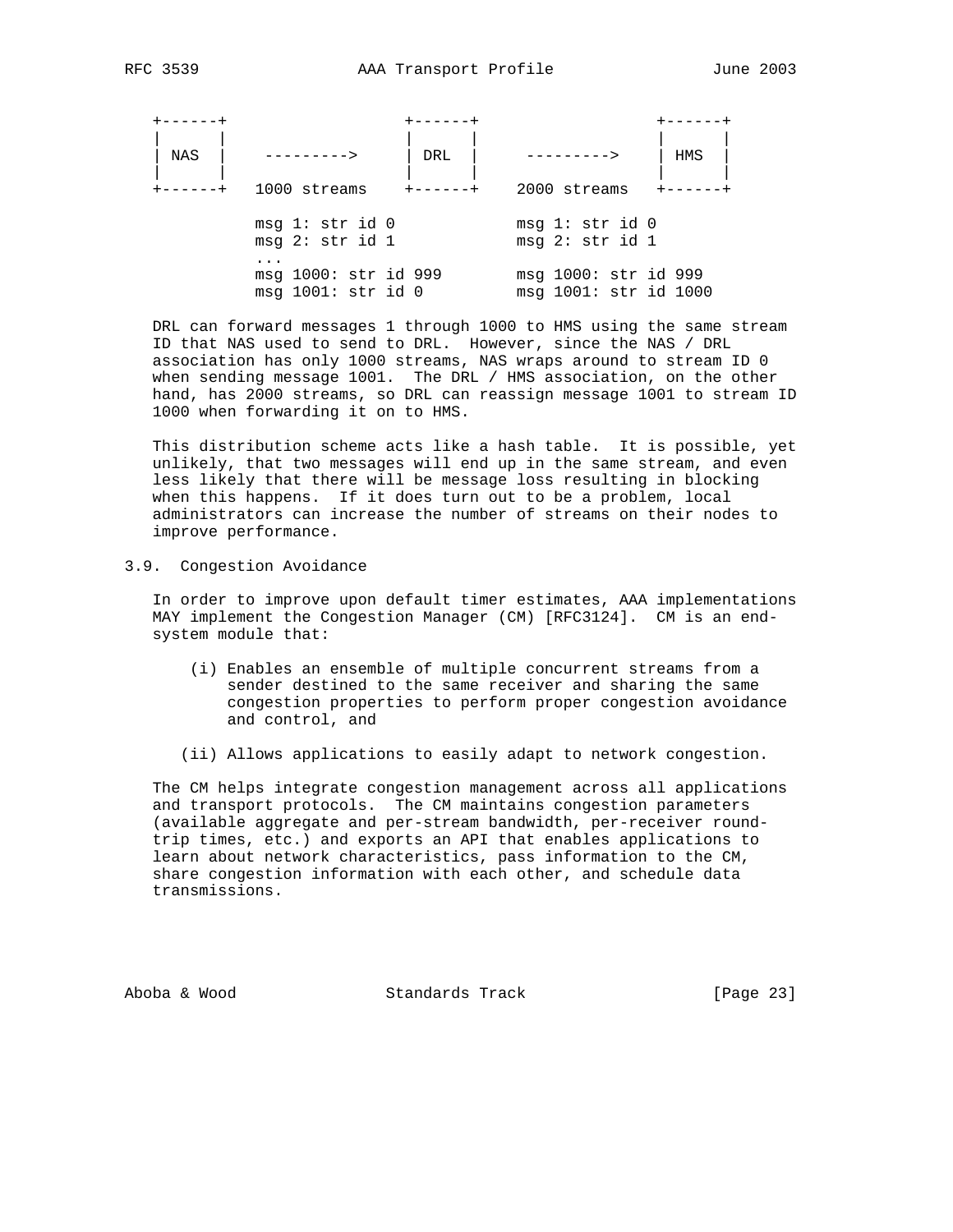The CM enables the AAA application to access transport parameters (RTTavg, RTTdev) via callbacks. RTO estimates are currently not available via the callback interface, though they probably should be. Where available, transport parameters SHOULD be used to improve upon default timer values.

## 3.10. Premature Failover

 Premature failover is prevented by the watchdog functionality described above. If the next hop does not return a reply, the AAA client will send a watchdog message to it to verify liveness. If a watchdog reply is received, then the AAA client will know that the next hop server is functioning at the application layer. As a result, it is only necessary to provide terminal error messages, such as the following:

 "Busy": agent/Server too busy to handle additional requests, NAS should failover all requests to another agent/server.

 "Can't Locate": agent can't locate the AAA server for the indicated realm; NAS should failover that request to another proxy.

 "Can't Forward": agent has tried both primary and secondary AAA servers with no response; NAS should failover the request to another agent.

 Note that these messages differ in their scope. The "Busy" message tells the NAS that the agent/server is too busy for ANY request. The "Can't Locate" and "Can't Forward" messages indicate that the ultimate destination cannot be reached or isn't responding, implying per-request failover.

## 4. Security Considerations

 Since AAA clients, agents and servers serve as network access gatekeepers, they are tempting targets for attackers. General security considerations concerning TCP congestion control are discussed in [RFC2581]. However, there are some additional considerations that apply to this specification.

 By enabling failover between AAA agents, this specification improves the resilience of AAA applications. However, it may also open avenues for denial of service attacks.

 The failover algorithm is driven by lack of response to AAA requests and watchdog packets. On a lightly loaded network where AAA responses would not be received prior to expiration of the watchdog

Aboba & Wood Standards Track [Page 24]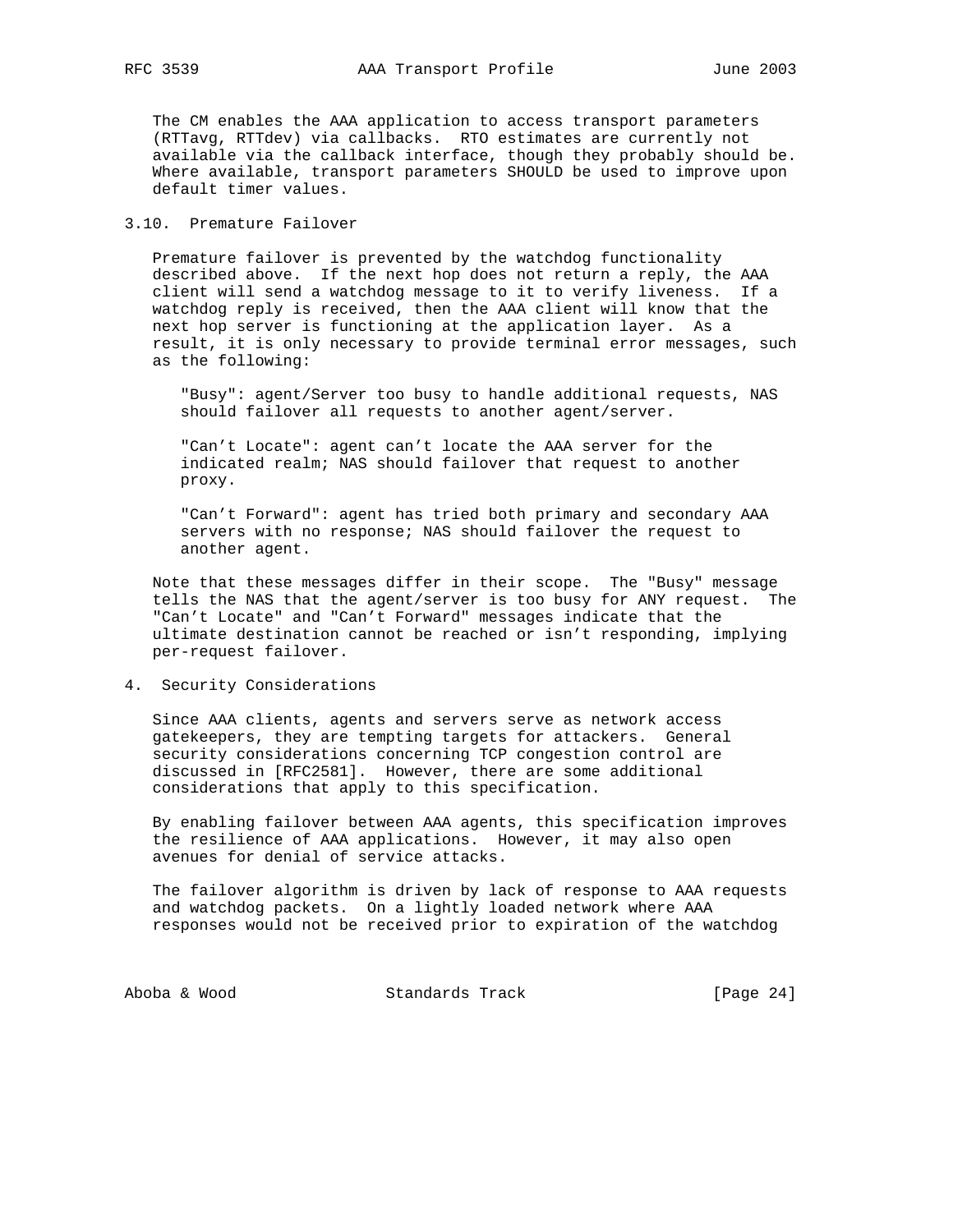timer, an attacker can swamp the network, causing watchdog packets to be dropped. This will cause the AAA client to switch to another AAA agent, where the attack can be repeated. By causing the AAA client to cycle between AAA agents, service can be denied to users desiring network access.

 Where TLS [RFC2246] is being used to provide AAA security, there will be a vulnerability to spoofed reset packets, as well as other transport layer denial of service attacks (e.g. SYN flooding). Since SCTP offers improved denial of service resilience compared with TCP, where AAA applications run over SCTP, this can be mitigated to some extent.

 Where IPsec [RFC2401] is used to provide security, it is important that IPsec policy require IPsec on incoming packets. In order to enable a AAA client to determine what security mechanisms are in use on an agent or server without prior knowledge, it may be tempting to initiate a connection in the clear, and then to have the AAA agent respond with IKE [RFC2409]. While this approach minimizes required client configuration, it increases the vulnerability to denial of service attack, since a connection request can now not only tie up transport resources, but also resources within the IKE implementation.

5. IANA Considerations

 This document does not create any new number spaces for IANA administration.

References

- 6.1. Normative References
	- [RFC793] Postel, J., "Transmission Control Protocol", STD 7, RFC 793, September 1981.
	- [RFC896] Nagle, J., "Congestion Control in IP/TCP internetworks", RFC 896, January 1984.
	- [RFC1750] Eastlake, D., Crocker, S. and J. Schiller, "Randomness Recommendations for Security", RFC 1750, December 1994.
	- [RFC2018] Mathis, M., Mahdavi, J., Floyd, S. and A. Romanow, "TCP Selective Acknowledgment Options", RFC 2018, October 1996.
	- [RFC2119] Bradner, S., "Key words for use in RFCs to Indicate Requirement Levels", BCP 14, RFC 2119, March 1997.

Aboba & Wood Standards Track [Page 25]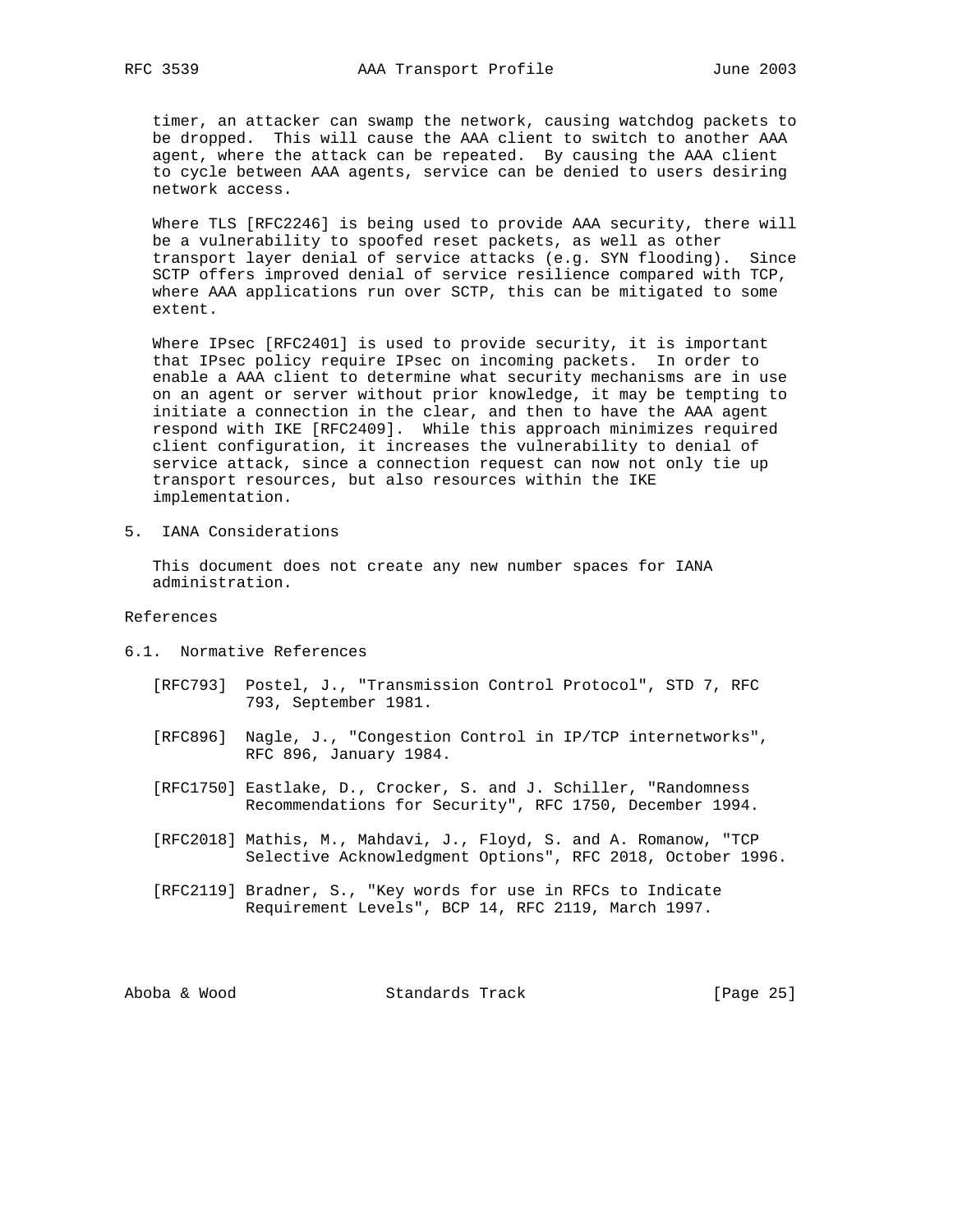- - [RFC2486] Aboba, B. and M. Beadles, "The Network Access Identifier", RFC 2486, January 1999.
	- [RFC2581] Allman, M., Paxson, V. and W. Stevens, "TCP Congestion Control", RFC 2581, April 1999.
	- [RFC2883] Floyd, S., Mahdavi, J., Mathis, M., Podolsky, M. and A. Romanow, "An Extension to the Selective Acknowledgment (SACK) Option for TCP", RFC 2883, July 2000.
	- [RFC2960] Stewart, R., Xie, Q., Morneault, K., Sharp, C., Schwarzbauer, H., Taylor, T., Rytina, I., Kalla, M., Zhang, L. and V. Paxson, "Stream Control Transmission Protocol", RFC 2960, October 2000.
	- [RFC2988] Paxson, V. and M. Allman, "Computing TCP's Retransmission Timer", RFC 2988, November 2000.
	- [RFC3042] Allman, M., Balakrishnan H. and S. Floyd, "Enhancing TCP's Loss Recovery Using Limited Transmit", RFC 3042, January 2001.
	- [RFC3074] Volz, B., Gonczi, S., Lemon, T. and R. Stevens, "DHC Load Balancing Algorithm", RFC 3074, February 2001.
	- [RFC3124] Balakrishnan, H. and S. Seshan, "The Congestion Manager", RFC 3124, June 2001.
- 6.2. Informative References
	- [RFC2246] Dierks, T. and C. Allen, "The TLS Protocol Version 1.0", RFC 2246, January 1999.
	- [RFC2401] Atkinson, R. and S. Kent, "Security Architecture for the Internet Protocol", RFC 2401, November 1998.
	- [RFC2409] Harkins, D. and D. Carrel, "The Internet Key Exchange (IKE)", RFC 2409, November 1998.
	- [RFC2607] Aboba, B. and J. Vollbrecht, "Proxy Chaining and Policy Implementation in Roaming", RFC 2607, June 1999.
	- [RFC2861] Handley, M., Padhye, J. and S. Floyd, "TCP Congestion Window Validation", RFC 2861, June 2000.
	- [RFC2865] Rigney, C., Willens, S., Rubens, A. and W. Simpson, "Remote Authentication Dial In User Service (RADIUS)", RFC 2865, June 2000.

| [Page 26]<br>Aboba & Wood<br>Standards Track |  |  |  |
|----------------------------------------------|--|--|--|
|----------------------------------------------|--|--|--|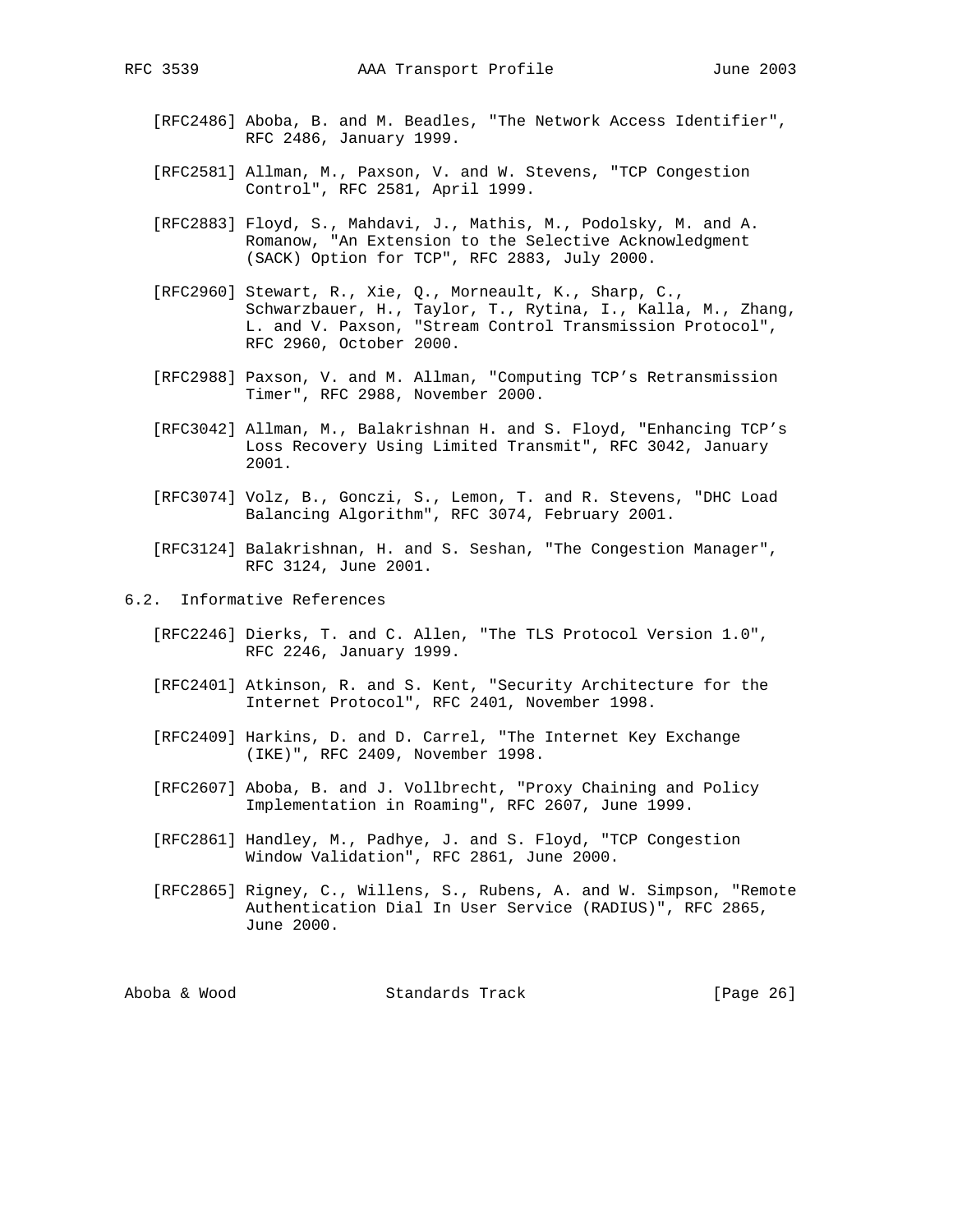[RFC2866] Rigney, C., "RADIUS Accounting", RFC 2866, June 2000.

- [RFC2914] Floyd, S., "Congestion Control Principles", BCP 41, RFC 2914, September 2000.
- [RFC2975] Aboba, B., Arkko, J. and D. Harrington, "Introduction to Accounting Management", RFC 2975, June 2000.
- [RFC3390] Allman, M., Floyd, S. and C. Partridge, "Increasing TCP's Initial Window", RFC 3390, October 2002.
- [Congest] Jacobson, V., "Congestion Avoidance and Control", Computer Communication Review, vol. 18, no. 4, pp. 314-329, Aug. 1988. ftp://ftp.ee.lbl.gov/papers/congavoid.ps.Z
- [Paxson] Paxson, V., "Measurement and Analysis of End-to-End Internet Dynamics", Ph.D. Thesis, Computer Science Division, University of California, Berkeley, April 1997.

Aboba & Wood Standards Track [Page 27]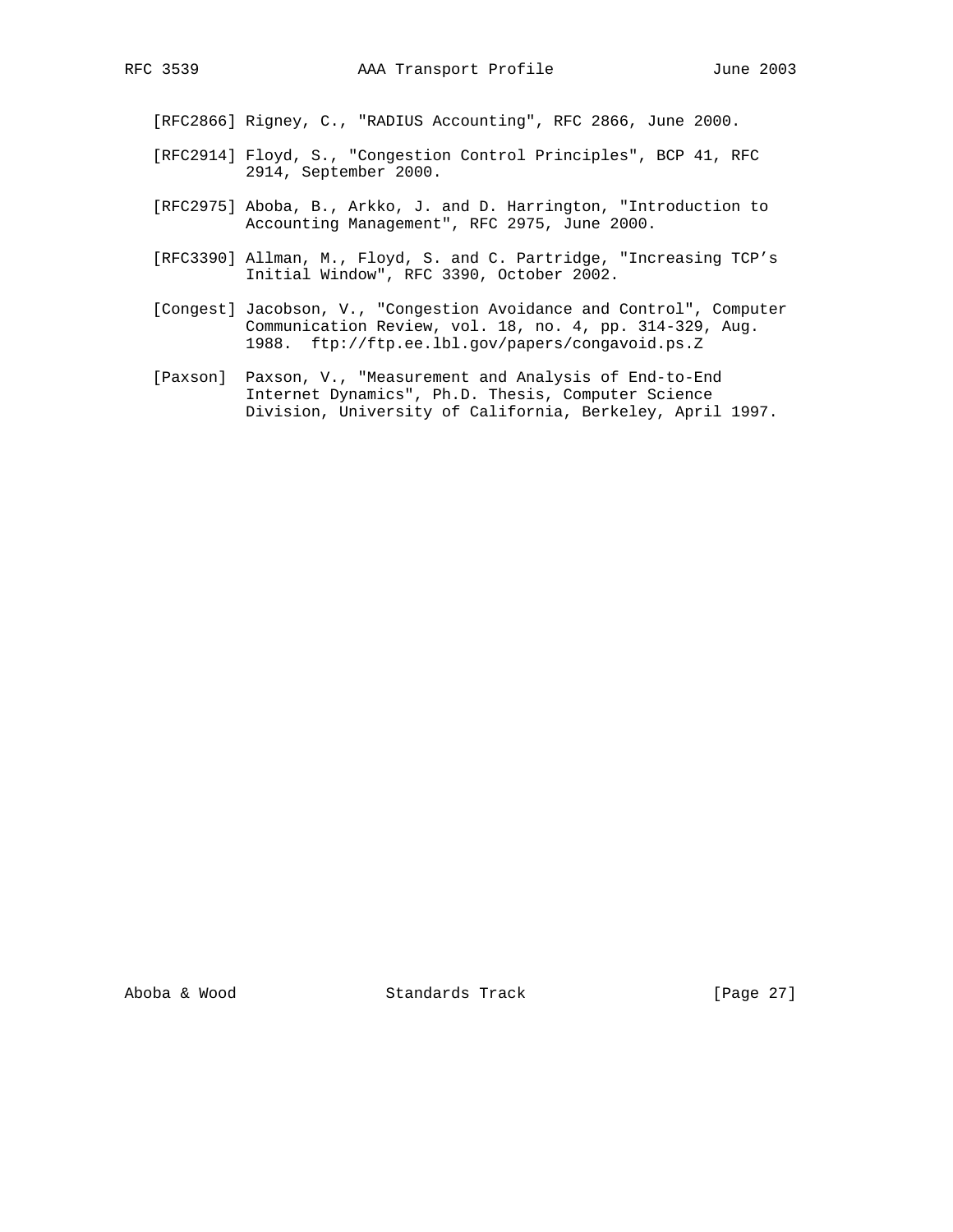Appendix A - Detailed Watchdog Algorithm

 In this Appendix, the memory control structure that contains all information regarding a specific peer is referred to as a Peer Control Block, or PCB. The PCB contains the following fields:

| Status:    |                                                                                          |
|------------|------------------------------------------------------------------------------------------|
| OKAY:      | The connection is up                                                                     |
| SUSPECT:   | Failover has been initiated on the connection.                                           |
| DOWN:      | Connection has been closed.                                                              |
| REOPEN:    | Attempting to reopen a closed connection                                                 |
| INITIAL:   | The initial state of the pcb when it is first created.<br>The pcb has never been opened. |
| Variables: |                                                                                          |
| Pending:   | Set to TRUE if there is an outstanding unanswered<br>watchdog request                    |
| Tw:        | Watchdog timer value                                                                     |

 Tw is the watchdog timer, measured in seconds. Every second, Tw is decremented. When it reaches 0, the OnTimerElapsed event (see below) is invoked. Pseudo-code for the algorithm is included on the following pages.

```
 SetWatchdog()
 {
 /*
 SetWatchdog() is called whenever it is necessary
 to reset the watchdog timer Tw. The value of the
 watchdog timer is calculated based on the default
 initial value TWINIT and a jitter ranging from
 -2 to 2 seconds. The default for TWINIT is 30 seconds,
 and MUST NOT be set lower than 6 seconds.
 */
   Tw=TWINIT -2.0 + 4.0 * \text{random}() ;
   SetTimer(Tw) ;
    return ;
 }
 /*
 OnReceive() is called whenever a message
 is received from the peer. This message MAY
 be a request or an answer, and can include
 DWR and DWA messages. Pending is assumed to
 be a global variable.
 */
 OnReceive(pcb, msgType)
```
NumDWA: Number of DWAs received during REOPEN

Aboba & Wood Standards Track [Page 28]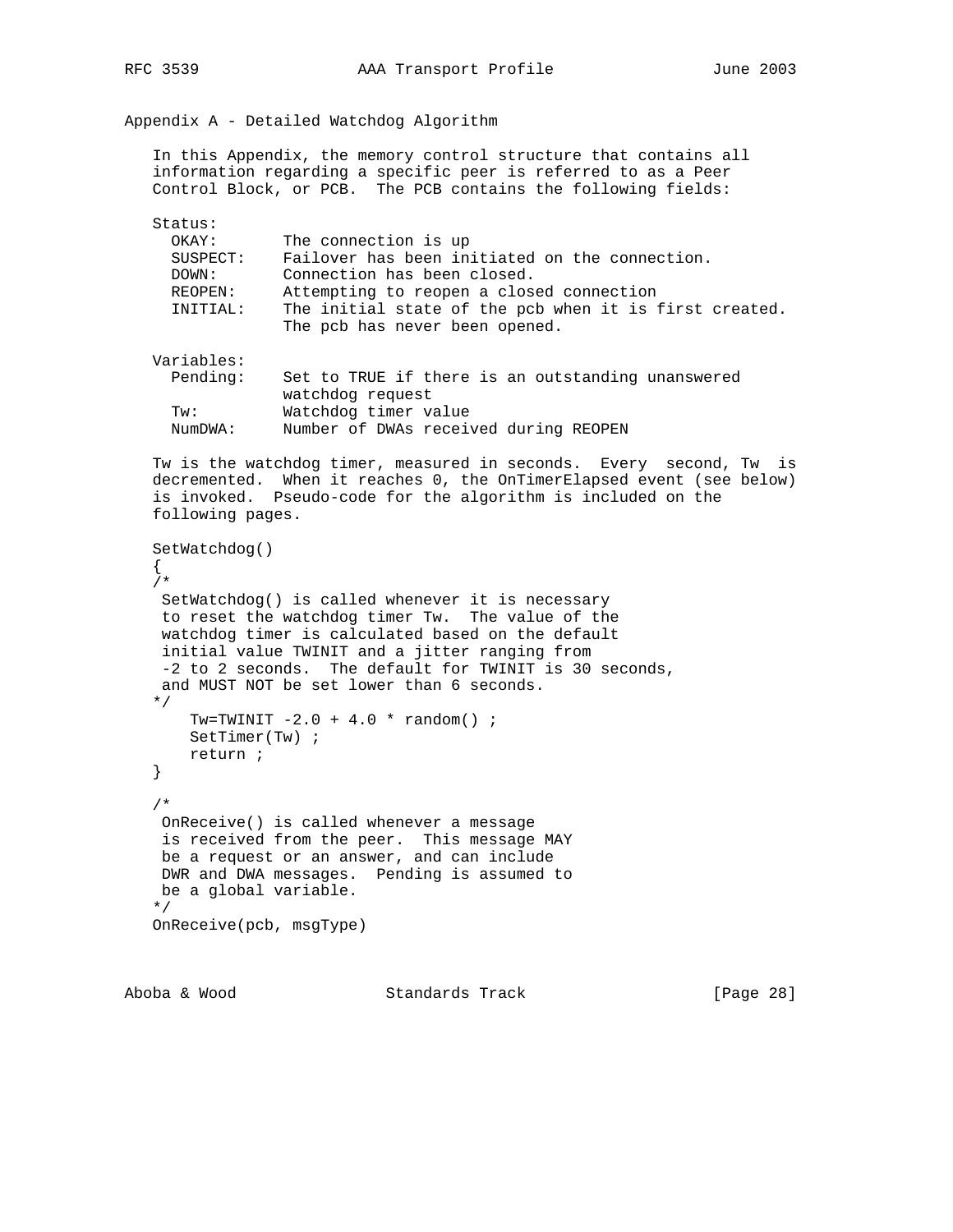```
 {
     if (msgType == DWA) {
           Pending = FALSE;
            }
      switch (pcb->Status){
      case OKAY:
           SetWatchdog();
           break;
      case SUSPECT:
           pcb->Status = OKAY;
           Failback(pcb);
           SetWatchdog();
           break;
      case REOPEN:
          if (msgType == DWA) {
              NumDWA++;
              if (NumDWA == 3) \{ pcb->status = OKAY;
              Failback();<br>}
 }
            } else {
           Throwaway(received packet);<br>}
 }
           break;
      case INITIAL:
       case DOWN:
            Throwaway(received packet);
           break;
      default:
           Error("Shouldn't be here!");
           break;
      }
   }
   /*
   OnTimerElapsed() is called whenever Tw reaches zero (0).
   */
   OnTimerElapsed(pcb)
   {
       switch (pcb->status){
          case OKAY:
              if (!Pending) {
                SendWatchdog(pcb);
                SetWatchdog();
                Pending = TRUE;
             break;
 }
              pcb->status = SUSPECT;
```
Aboba & Wood Standards Track [Page 29]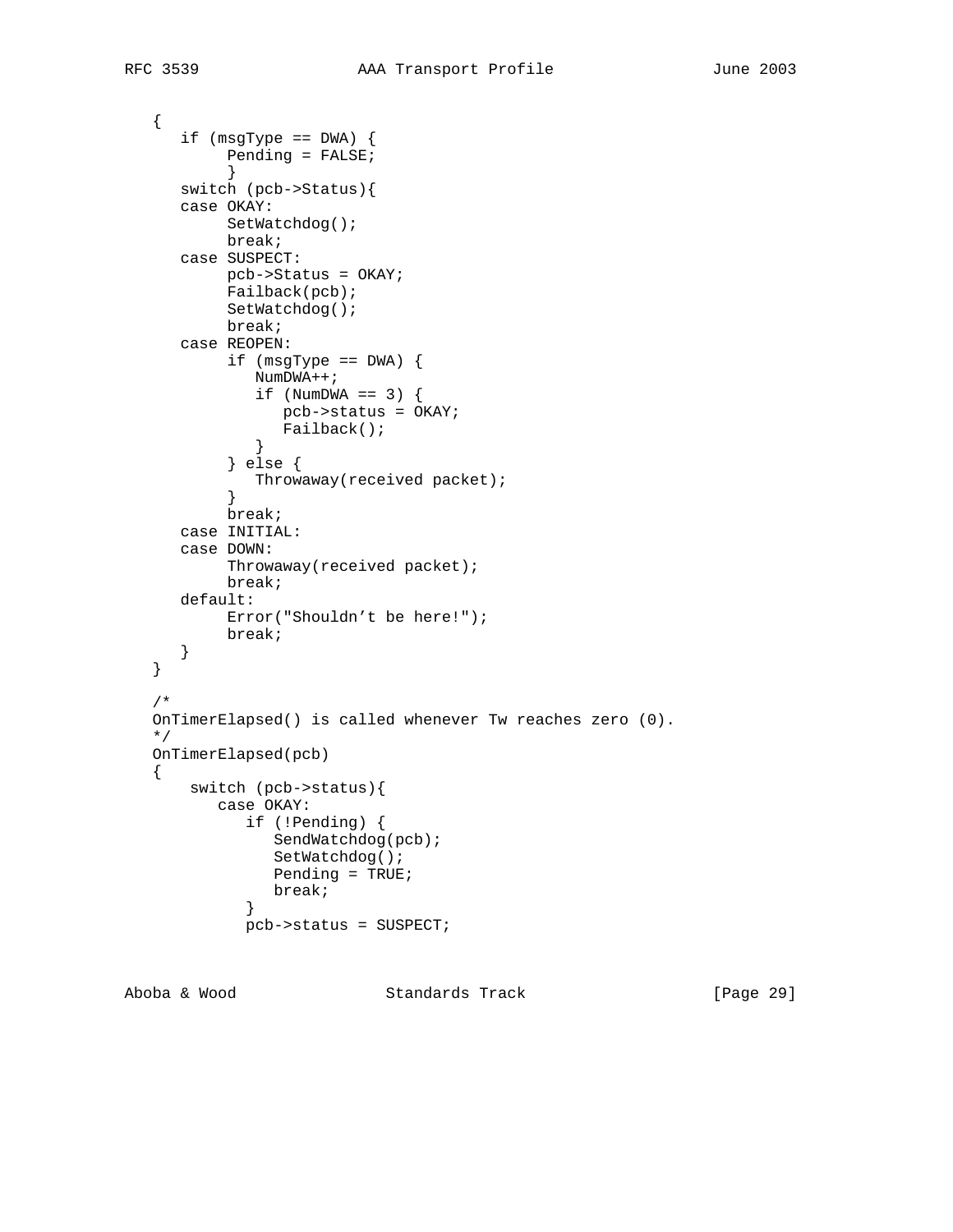```
 FailOver(pcb);
              SetWatchdog();
              break ;
           case SUSPECT:
              pcb->status = DOWN;
              CloseConnection(pcb);
              SetWatchdog();
              break;
           case INITIAL:
           case DOWN:
              AttemptOpen(pcb);
              SetWatchdog();
             break;
           case REOPEN:
              if (!Pending) {
                 SendWatchdog(pbc);
                 SetWatchdog();
                 Pending = TRUE;
             break;
 }
             if (NumDWA < 0) {
                pcb->status = DOWN;
                CloseConnection(pcb);
              } else {
               NumDWA = -1;
 }
              SetWatchdog();
              break;
           default:
             error("Shouldn't be here!);
              break;
           }
   }
   /*
   OnConnectionUp() is called whenever a connection comes up
   */
   OnConnectionUp(pcb)
   {
       switch (pcb->status){
           case INITIAL:
              pcb->status = OKAY;
              SetWatchdog();
             break;
           case DOWN:
              pcb->status = REOPEN;
            NumDWA = 0; SendWatchdog(pcb);
```
Aboba & Wood Standards Track [Page 30]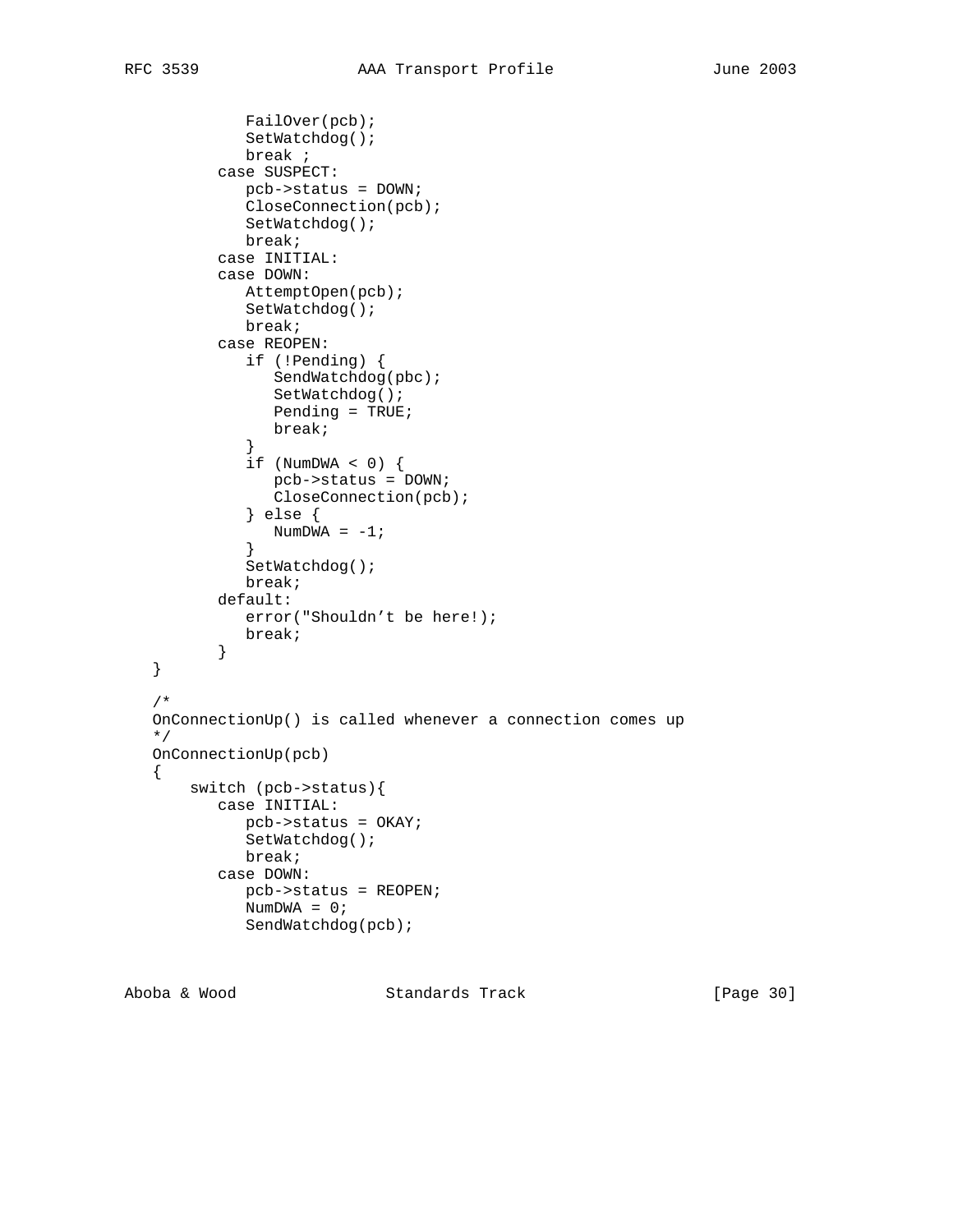```
 SetWatchdog();
           Pending = TRUE;
           break;
         default:
           error("Shouldn't be here!);
           break;
         }
   }
   /*
   OnConnectionDown() is called whenever a connection goes down
   */
   OnConnectionDown(pcb)
  \left\{ \right. pcb->status = DOWN;
      CloseConnection();
      switch (pcb->status){
        case OKAY:
          Failover(pcb);
           SetWatchdog();
           break;
         case SUSPECT:
         case REOPEN:
           SetWatchdog();
           break;
         default:
           error("Shouldn't be here!);
           break;
         }
   }
   /* Here is the state machine equivalent to the above code:
  STATE Event Event Actions New State
   ===== ------ ------- ----------
  OKAY Receive DWA Pending = FALSE
  ORAY CHARRY AND ACTUALLY AND MELLEUS MANUSICAL SETWATCHOOG (1 OKAY ORAY SETWATCHOOG (1 OKAY )
  OKAY Receive non-DWA SetWatchdog() OKAY<br>
SUSPECT Receive DWA Pending = FALSE
            Receive DWA Pending = FALSE
                                Failback()
                                SetWatchdog() OKAY
  SUSPECT Receive non-DWA Failback()
SetWatchdog() OKAY
REOPEN Receive DWA & Pending = FALSE
NumDWA = 2 NumDWA + + Failback() OKAY
REOPEN Receive DWA & Pending = FALSE
 NumDWA < 2 NumDWA++ REOPEN
```
Aboba & Wood Standards Track [Page 31]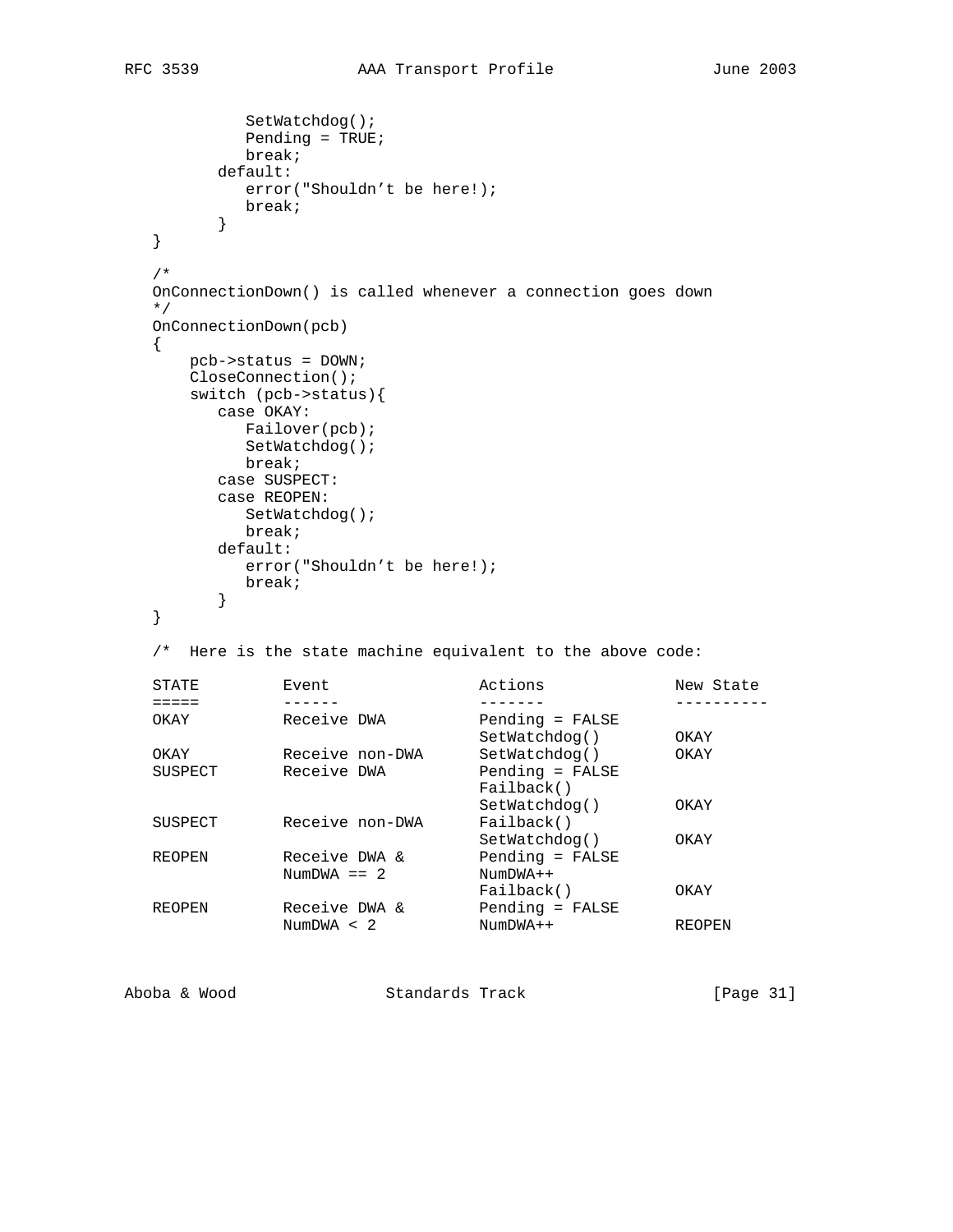| STATE             | Event                          | Actions                        | New State     |
|-------------------|--------------------------------|--------------------------------|---------------|
| =====             |                                |                                |               |
| REOPEN<br>INITIAL | Receive non-DWA<br>Receive DWA | Throwaway()<br>Pending = FALSE | <b>REOPEN</b> |
|                   |                                | Throwaway()                    | INITIAL       |
| INITIAL           | Receive non-DWA                | Throwaway()                    | INITIAL       |
| <b>DOWN</b>       | Receive DWA                    | Pending = FALSE                |               |
|                   |                                | Throwaway()                    | <b>DOWN</b>   |
| <b>DOWN</b>       | Receive non-DWA                | Throwaway()                    | <b>DOWN</b>   |
| OKAY              | Timer expires &                | SendWatchdog()                 |               |
|                   | !Pending                       | SetWatchdog()                  |               |
|                   |                                | Pending = TRUE                 | OKAY          |
| OKAY              | Timer expires &                | Failover()                     |               |
|                   | Pending                        | SetWatchdog()                  | SUSPECT       |
| SUSPECT           | Timer expires                  | CloseConnection()              |               |
|                   |                                | SetWatchdog()                  | <b>DOWN</b>   |
| INITIAL           | Timer expires                  | AttemptOpen()                  |               |
|                   |                                | SetWatchdog()                  | INITIAL       |
| <b>DOWN</b>       | Timer expires                  | AttemptOpen()                  |               |
|                   |                                | SetWatchdog()                  | DOWN          |
| REOPEN            | Timer expires &                | SendWatchdog()                 |               |
|                   | !Pending                       | SetWatchdog()                  |               |
|                   |                                | $Pending = TRUE$               | <b>REOPEN</b> |
| REOPEN            | Timer expires &                | CloseConnection()              |               |
|                   | Pending &                      | SetWatchdog()                  |               |
|                   | NumDWA < 0                     |                                | <b>DOWN</b>   |
| REOPEN            | Timer expires &                | NumDWA = $-1$                  |               |
|                   | Pending &                      | SetWatchdog()                  |               |
|                   | NumDWA $>= 0$                  |                                | REOPEN        |
| INITIAL           | Connection up                  | SetWatchdog()                  | OKAY          |
| <b>DOWN</b>       | Connection up                  | $NumDWA = 0$                   |               |
|                   |                                | SendWatchdog()                 |               |
|                   |                                | SetWatchdog()                  |               |
|                   |                                | Pending = TRUE                 | <b>REOPEN</b> |
| OKAY              | Connection down                | CloseConnection()              |               |
|                   |                                | Failover()                     |               |
|                   |                                | SetWatchdog()                  | DOWN          |
| <b>SUSPECT</b>    | Connection down                | CloseConnection()              |               |
|                   |                                | SetWatchdog()                  | <b>DOWN</b>   |
| REOPEN            | Connection down                | CloseConnection()              |               |
|                   |                                | SetWatchdog()                  | <b>DOWN</b>   |

\*/

Aboba & Wood Standards Track [Page 32]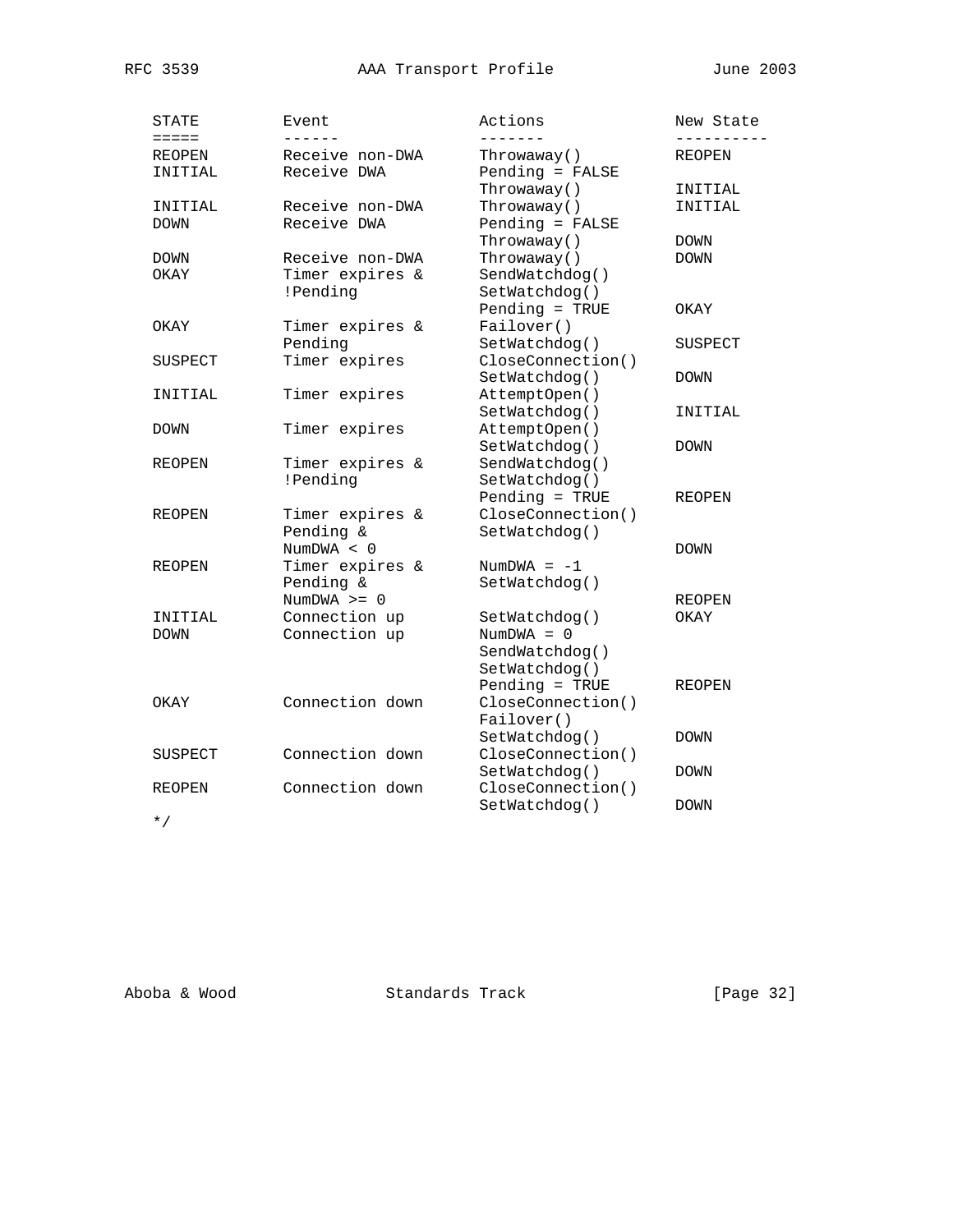Appendix B - AAA Agents

 As described in [RFC2865] and [RFC2607], AAA agents have become popular in order to support services such as roaming and shared use networks. Such agents are used both for authentication/authorization, as well as accounting [RFC2975].

AAA agents include:

 Relays Proxies Re-directs Store and Forward proxies Transport layer proxies

 The transport layer behavior of each of these agents is described below.

B.1 Relays and Proxies

 While the application-layer behavior of relays and proxies are different, at the transport layer the behavior is similar. In both cases, two connections are established: one from the AAA client (NAS) to the relay/proxy, and another from the relay/proxy to the AAA server. The relay/proxy does not respond to a client request until it receives a response from the server. Since the two connections are de-coupled, the end-to-end conversation between the client and server may not self clock.

 Since AAA transport is typically application-driven, there is frequently not enough traffic to enable ACK piggybacking. As a result, the Nagle algorithm is rarely triggered, and delayed ACKs may comprise nearly half the traffic. Thus AAA protocols running over reliable transport will see packet traffic nearly double that experienced with UDP transport. Since ACK parameters (such as the value of the delayed ACK timer) are typically fixed by the TCP implementation and are not tunable by the application, there is little that can be done about this.

Aboba & Wood Standards Track [Page 33]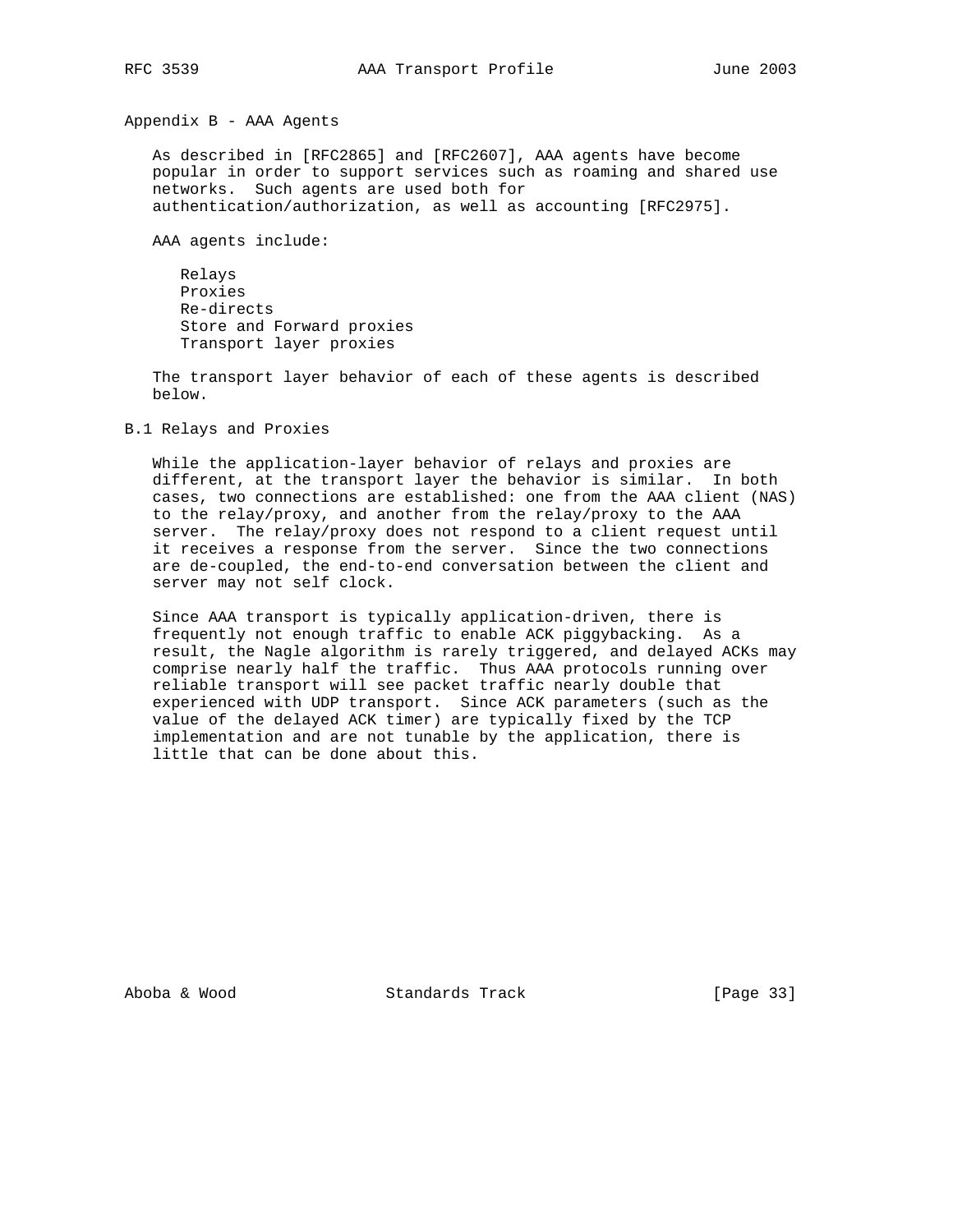A typical trace of a conversation between a NAS, proxy and server is shown below:

| Time<br>------                                                                                                                    | NAS<br>$\qquad \qquad - -$ | Relay/Proxy<br>------------                                                                                                                                                                                                                                                                        | Server<br>$- - - - - - -$ |
|-----------------------------------------------------------------------------------------------------------------------------------|----------------------------|----------------------------------------------------------------------------------------------------------------------------------------------------------------------------------------------------------------------------------------------------------------------------------------------------|---------------------------|
| 0                                                                                                                                 | Request<br>$------>$       |                                                                                                                                                                                                                                                                                                    |                           |
| OTTnp + Tpr                                                                                                                       |                            | Request<br>$------>$                                                                                                                                                                                                                                                                               |                           |
| OTTnp + TdA                                                                                                                       |                            | Delayed ACK<br>$\zeta$ - - - - - - -                                                                                                                                                                                                                                                               |                           |
| OTTnp + OTTps +<br>Tpr + Tsr                                                                                                      |                            |                                                                                                                                                                                                                                                                                                    | Reply/ACK                 |
| OTTnp + OTTps +<br>$Tpr + Tsr +$<br>OTTsp + TpR                                                                                   |                            | Reply<br>$- - - - - - - -$                                                                                                                                                                                                                                                                         |                           |
| OTTnp + OTTps +<br>$Tpr + Tsr +$<br>OTTsp + TdA                                                                                   |                            | Delayed ACK<br>$------>$                                                                                                                                                                                                                                                                           |                           |
| OTTnp + OTTps +<br>OTTsp + OTTpn +<br>Tpr + Tsr + Delayed ACK<br>$\texttt{TPR + TdA} \qquad \qquad \texttt{-----} \texttt{-----}$ |                            |                                                                                                                                                                                                                                                                                                    |                           |
| Key<br>$---$<br>OTT = One-way Trip Time<br>TdA = Delayed ACK timer<br>Tsr = Server request processing time                        |                            | OTTnp = One-way trip time (NAS to Relay/Proxy)<br>OTTpn = One-way trip time (Relay/Proxy to NAS)<br>OTTps = One-way trip time (Relay/Proxy to Server)<br>OTTsp = One-way trip time (Server to Relay/Proxy)<br>Tpr = Relay/Proxy request processing time<br>TpR = Relay/Proxy reply processing time |                           |

ay/proxy. Ignoring the serialization time, the request arrives at the relay/proxy at time OTTnp, and the relay/proxy takes an additional Tpr in order to forward the request toward the home server. At time TdA after

Aboba & Wood Standards Track [Page 34]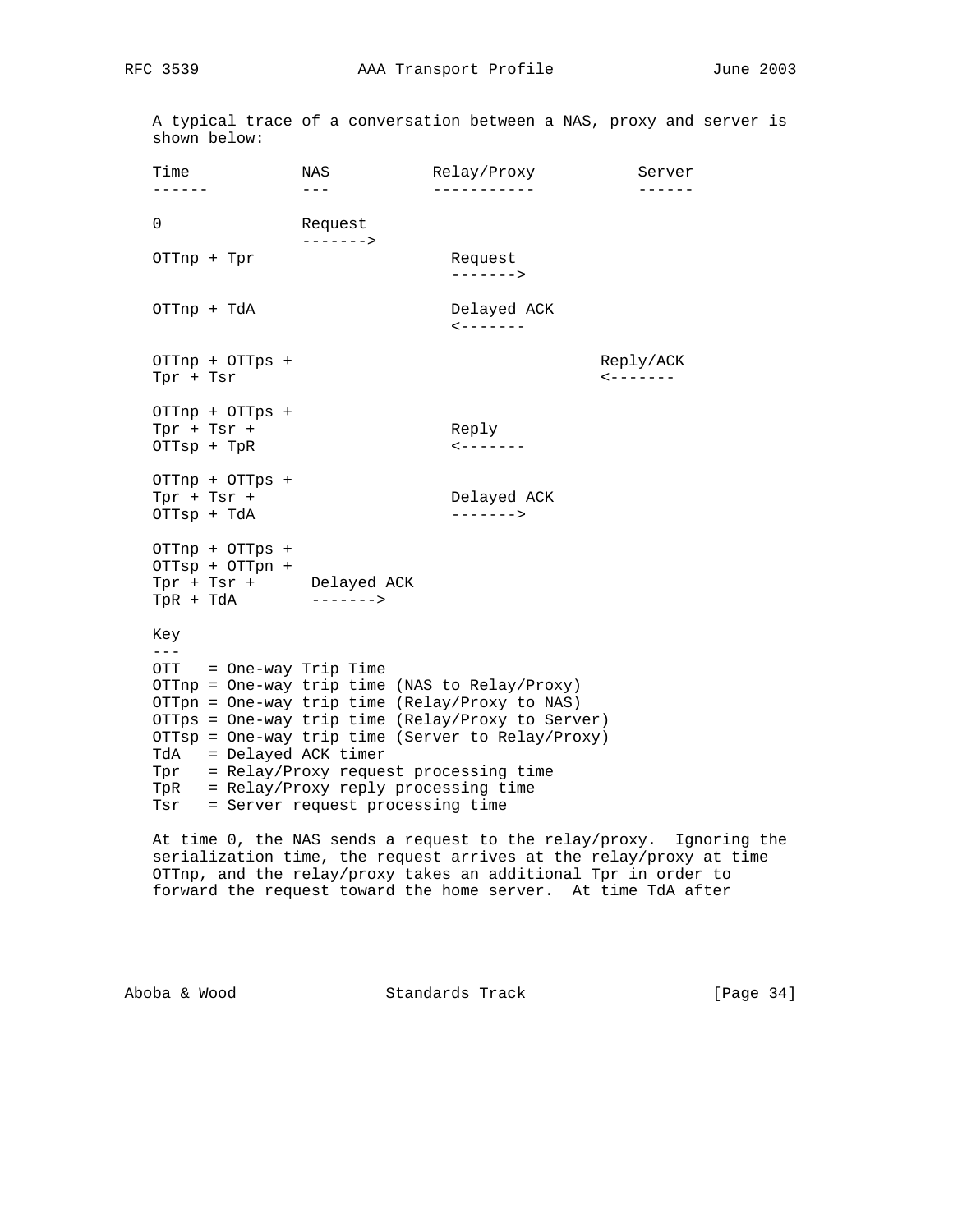receiving the request, the relay/proxy sends a delayed ACK. The delayed ACK is sent, rather than being piggybacked on the reply, as long as  $TdA <$  OTTps + OTTsp + Tpr + Tsr + TpR.

 Typically Tpr < TdA, so that the delayed ACK is sent after the relay/proxy forwards the request toward the server, but before the relay/proxy receives the reply from the server. However, depending on the TCP implementation on the relay/proxy and when the request is received, it is also possible for the delayed ACK to be sent prior to forwarding the request.

 At time OTTnp + OTTps + Tpr, the server receives the request, and Tsr later, it generates the reply. Where Tsr < TdA, the reply will contain a piggybacked ACK. However, depending on the server responsiveness and TCP implementation, the ACK and reply may be sent separately. This can occur, for example, where a slow database or storage system must be accessed prior to sending the reply.

At time OTTnp + OTTps + OTTsp + Tpr + Tsr the reply/ACK reaches the relay/proxy, which then takes TpR additional time to forward the reply to the NAS. At TdA after receiving the reply, the relay/proxy generates a delayed ACK. Typically TpR < TdA so that the delayed ACK is sent to the server after the relay/proxy forwards the reply to the NAS. However, depending on the circumstances and the relay/proxy TCP implementation, the delayed ACK may be sent first.

 As with a delayed ACK sent in response to a request, which may be piggybacked if the reply can be received quickly enough, piggybacking of the ACK sent in response to a reply from the server is only possible if additional request traffic is available. However, due to the high inter-packet spacings in typical AAA scenarios, this is unlikely unless the AAA protocol supports a reply ACK.

At time OTTnp + OTTps + OTTsp + OTTpn + Tpr + Tsr + TpR the NAS receives the reply. TdA later, a delayed ACK is generated.

B.2 Re-directs

 Re-directs operate by referring a NAS to the AAA server, enabling the NAS to talk to the AAA server directly. Since a direct transport connection is established, the end-to-end connection will self-clock.

 With re-directs, delayed ACKs are less frequent than with application-layer proxies since the Re-direct and Server will typically piggyback replies with ACKs.

Aboba & Wood Standards Track [Page 35]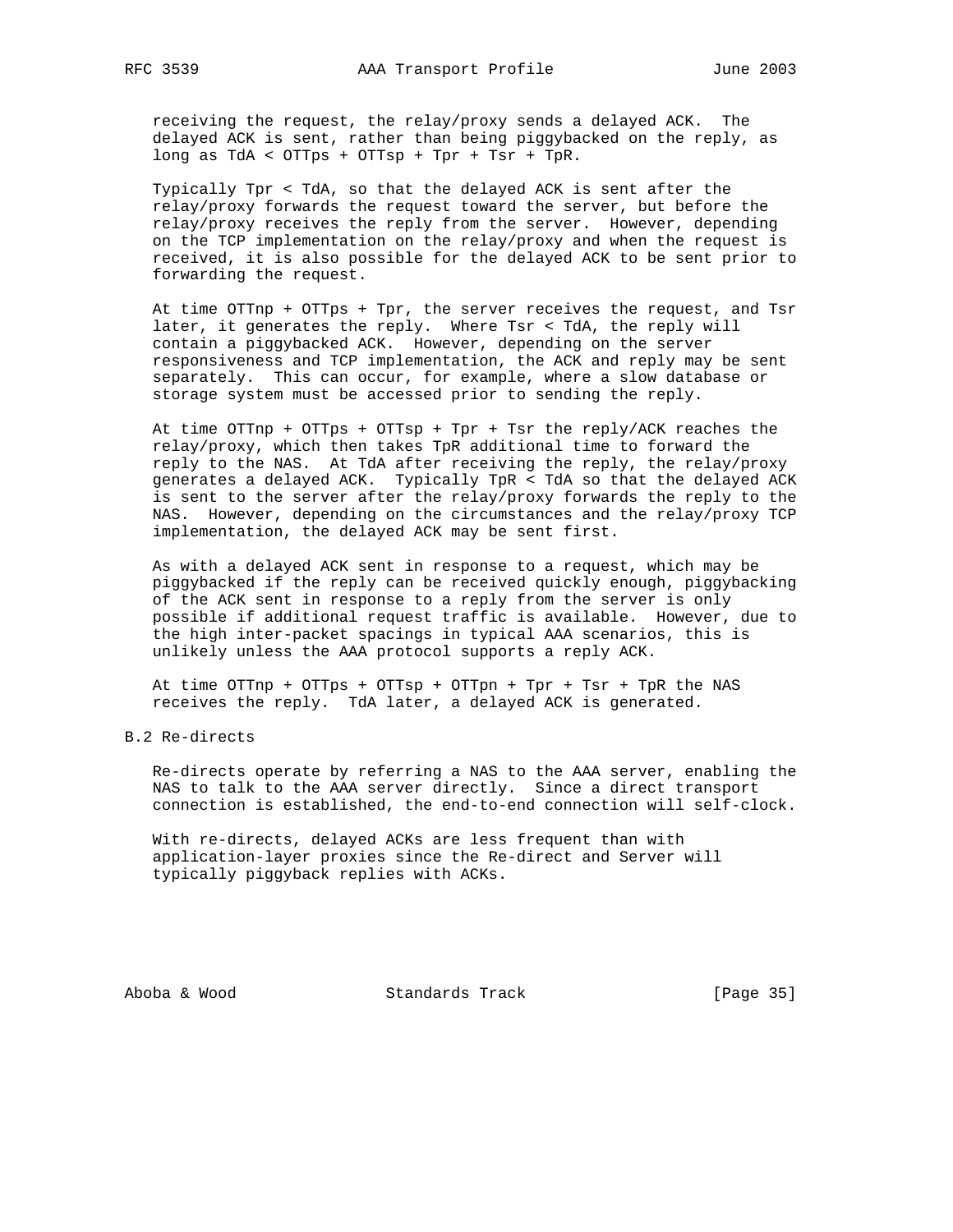The sequence of events is as follows: Time NAS Re-direct Server ------ --- --------- ------ 0 Request -------> OTTnp + Tpr Redirect/ACK  $\left\langle$  ------- OTTnp + Tpr + Request OTTpn + Tnr -------> OTTnp + OTTpn + Tpr + Tsr + Reply/ACK OTTns <------- OTTnp + OTTpn + OTTns + OTTsn + Tpr + Tsr + Delayed ACK TdA -------> Key  $-$  OTT = One-way Trip Time OTTnp = One-way trip time (NAS to Re-direct) OTTpn = One-way trip time (Re-direct to NAS) OTTns = One-way trip time (NAS to Server) OTTsn = One-way trip time (Server to NAS) TdA = Delayed ACK timer Tpr = Re-direct processing time Tnr = NAS re-direct processing time Tsr = Server request processing time

# B.3 Store and Forward Proxies

 With a store and forward proxy, the proxy may send a reply to the NAS prior to forwarding the request to the server. While store and forward proxies are most frequently deployed for accounting [RFC2975], they also can be used to implement authentication/authorization policy, as described in [RFC2607].

 As noted in [RFC2975], store and forward proxies can have a negative effect on accounting reliability. By sending a reply to the NAS without receiving one from the accounting server, store and forward proxies fool the NAS into thinking that the accounting request had been accepted by the accounting server when this is not the case. As a result, the NAS can delete the accounting packet from non-volatile

Aboba & Wood Standards Track [Page 36]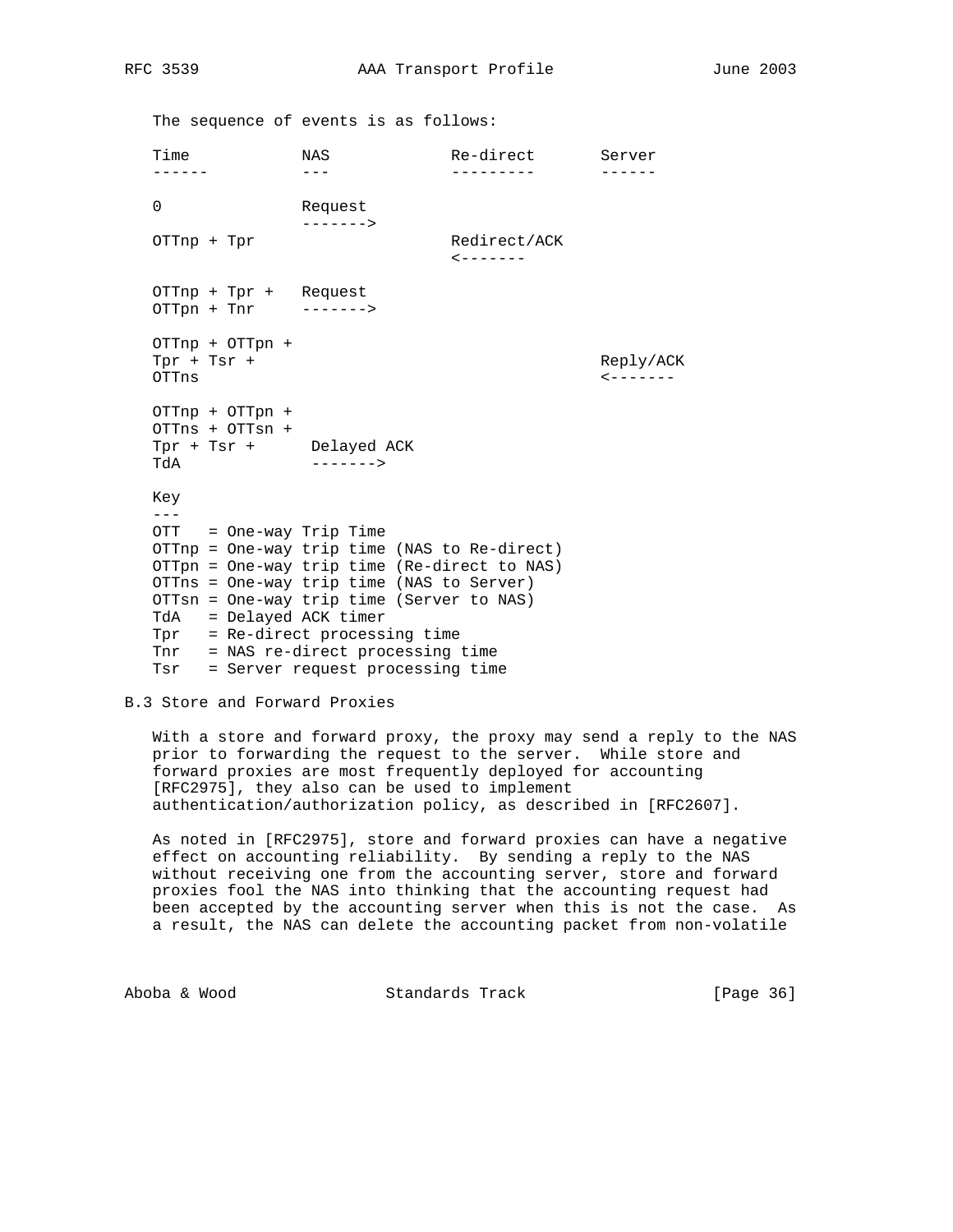storage before it has been accepted by the accounting server. That leaves the proxy responsible for delivering accounting packets. If the proxy involves moving parts (e.g. a disk drive) while the NAS does not, overall system reliability can be reduced. As a result, store and forward proxies SHOULD NOT be used.

The sequence of events is as follows:

| Time<br>------                                                             | NAS<br>$- - -$                                                                                                                                                                                                                                                                                           | Proxy<br>$- - - - -$           | Server<br>------                      |
|----------------------------------------------------------------------------|----------------------------------------------------------------------------------------------------------------------------------------------------------------------------------------------------------------------------------------------------------------------------------------------------------|--------------------------------|---------------------------------------|
| 0                                                                          | Request                                                                                                                                                                                                                                                                                                  |                                |                                       |
| OTTnp + TpR                                                                | $------>$                                                                                                                                                                                                                                                                                                | Reply/ACK<br>$- - - - - - - -$ |                                       |
| OTTnp + Tpr                                                                |                                                                                                                                                                                                                                                                                                          | Request<br>$------>$           |                                       |
| OTTnp + OTTph +<br>Tpr + Tsr                                               |                                                                                                                                                                                                                                                                                                          |                                | Reply/ACK<br>$\leftarrow$ - - - - - - |
| OTTnp + OTTph +<br>$Tpr + Tsr +$<br>OTThp + TpR                            |                                                                                                                                                                                                                                                                                                          | Reply<br>$- - - - - - - -$     |                                       |
| OTTnp + OTTph +<br>$Tpr + Tsr +$<br>OTThp + TdA                            |                                                                                                                                                                                                                                                                                                          | Delayed ACK<br>$------>$       |                                       |
| OTTnp + OTTph +<br>OTThp + OTTpn +<br>Tpr + Tsr + Delayed ACK<br>TpR + TdA | -------->                                                                                                                                                                                                                                                                                                |                                |                                       |
| Key<br>$---$                                                               |                                                                                                                                                                                                                                                                                                          |                                |                                       |
| OTT = One-way Trip Time<br>TdA = Delayed ACK timer<br>Tpr<br>Tsr           | OTTnp = One-way trip time (NAS to Proxy)<br>OTTpn = One-way trip time (Proxy to NAS)<br>OTTph = One-way trip time (Proxy to Home server)<br>OTThp = One-way trip time (Home Server to Proxy)<br>= Proxy request processing time<br>TpR = Proxy reply processing time<br>= Server request processing time |                                |                                       |

Aboba & Wood Standards Track [Page 37]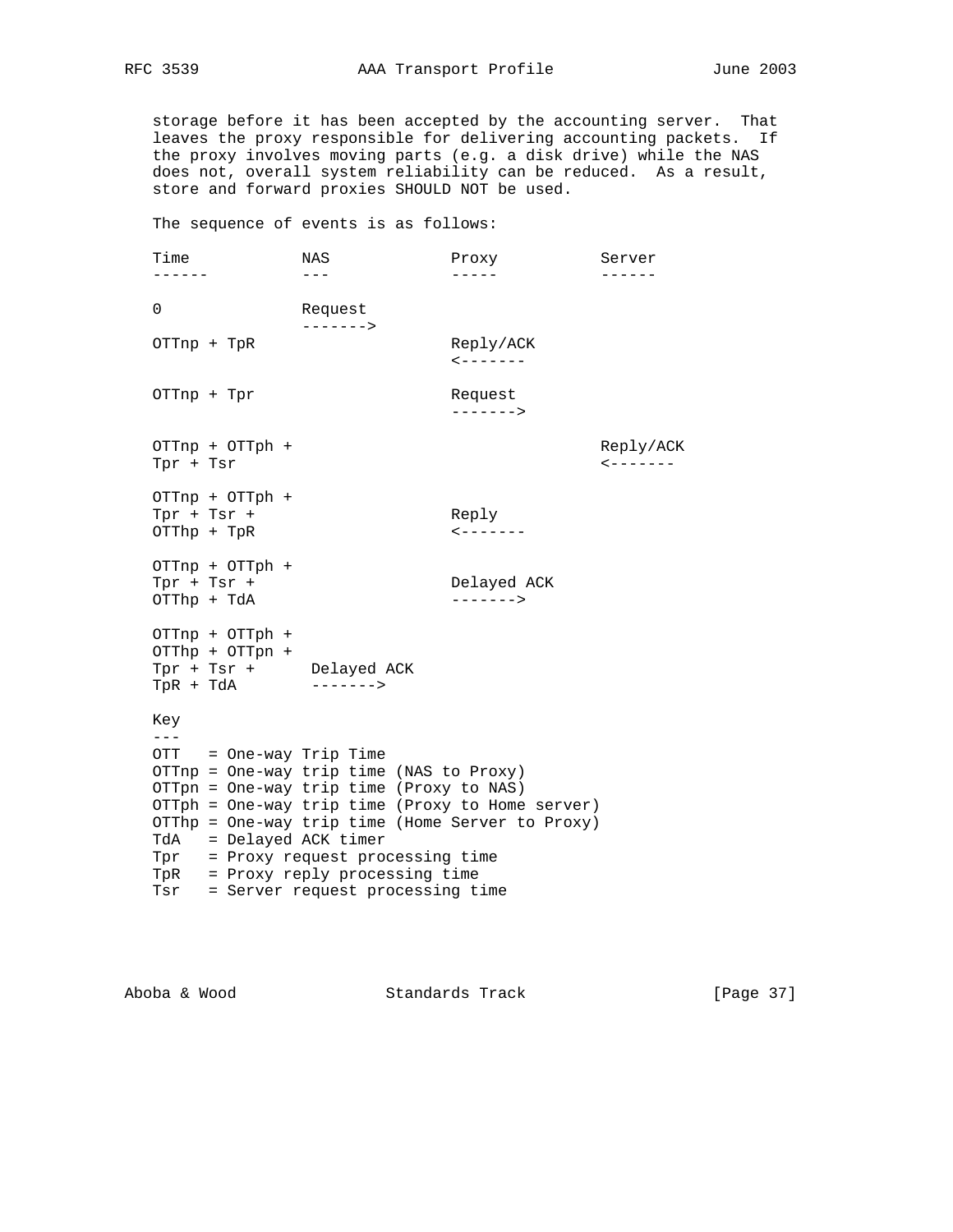## B.4 Transport Layer Proxies

 In addition to acting as proxies at the application layer, transport layer proxies forward transport ACKs between the AAA client and server. This splices together the client-proxy and proxy-server connections into a single connection that behaves as though it operates end-to-end, exhibiting self-clocking. However, since transport proxies operate at the transport layer, they cannot be implemented purely as applications and they are rarely deployed.

With a transport proxy, the sequence of events is as follows:

| NAS                                                                        | Proxy                          | Home Server                                                                                                                                                                                                                                                              |
|----------------------------------------------------------------------------|--------------------------------|--------------------------------------------------------------------------------------------------------------------------------------------------------------------------------------------------------------------------------------------------------------------------|
| $---$                                                                      | -----                          | ----------                                                                                                                                                                                                                                                               |
| Request<br>------->                                                        |                                |                                                                                                                                                                                                                                                                          |
|                                                                            | Request<br>$------>$           |                                                                                                                                                                                                                                                                          |
| OTTnp + OTTph +                                                            |                                | Reply/ACK<br>$- - - - - - - -$                                                                                                                                                                                                                                           |
| OTTnp + OTTph +                                                            | Reply/ACK<br>$- - - - - - - -$ |                                                                                                                                                                                                                                                                          |
| OTTnp + OTTph +<br>OTThp + OTTpn +<br>Tpr + Tsr + Delayed ACK<br>$------>$ |                                |                                                                                                                                                                                                                                                                          |
| OTTnp + OTTph +<br>OTThp + OTTpn +                                         | Delayed ACK<br>$------>$       |                                                                                                                                                                                                                                                                          |
| OTT = One-way Trip Time<br>TdA = Delayed ACK timer                         |                                |                                                                                                                                                                                                                                                                          |
|                                                                            |                                | OTTnp = One-way trip time (NAS to Proxy)<br>OTTpn = One-way trip time (Proxy to NAS)<br>OTTph = One-way trip time (Proxy to Home server)<br>OTThp = One-way trip time (Home Server to Proxy)<br>Tpr = Proxy request processing time<br>TpR = Proxy reply processing time |

Aboba & Wood Standards Track [Page 38]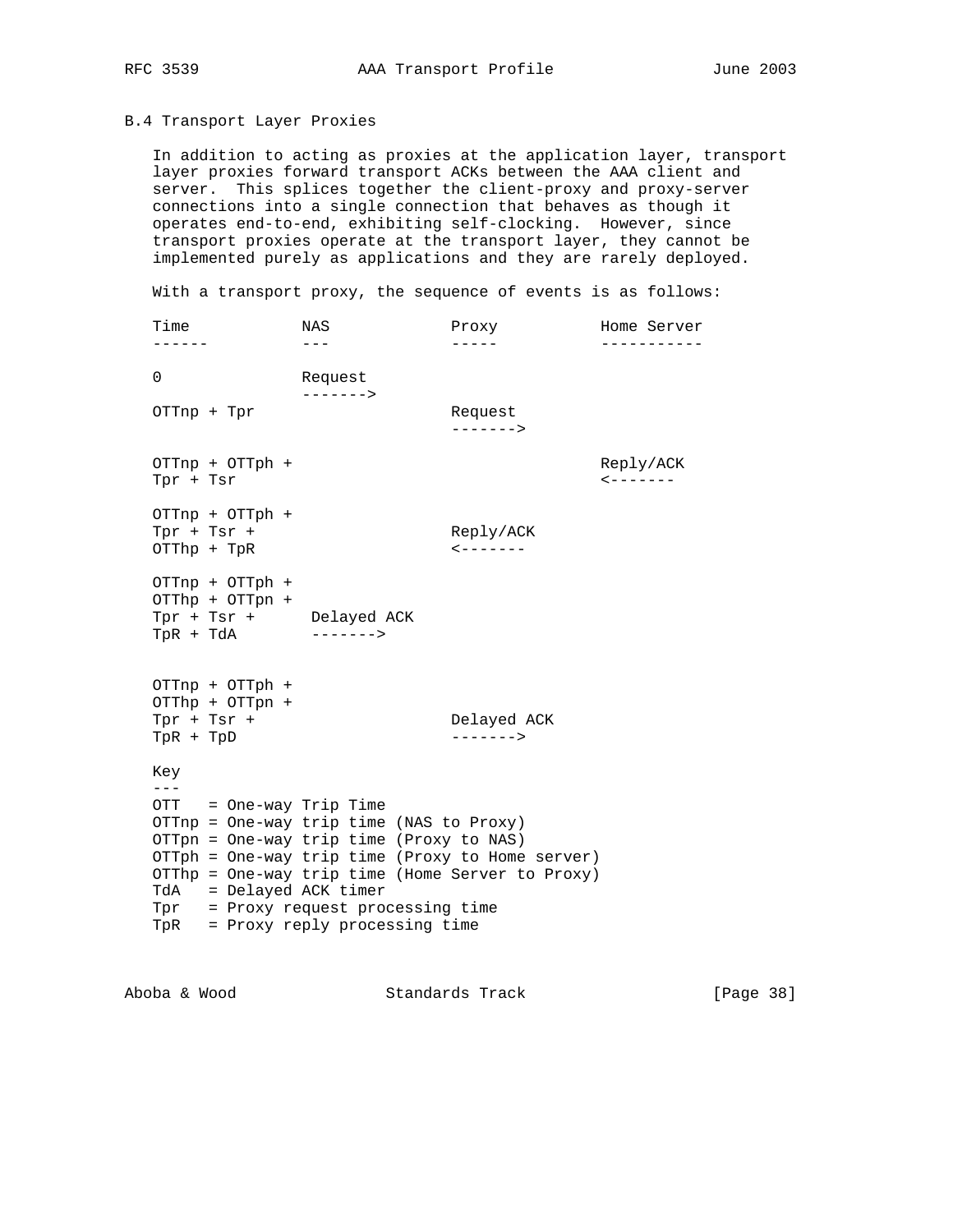Tsr = Server request processing time TpD = Proxy delayed ack processing time

#### Intellectual Property Statement

 The IETF takes no position regarding the validity or scope of any intellectual property or other rights that might be claimed to pertain to the implementation or use of the technology described in this document or the extent to which any license under such rights might or might not be available; neither does it represent that it has made any effort to identify any such rights. Information on the IETF's procedures with respect to rights in standards-track and standards-related documentation can be found in BCP-11. Copies of claims of rights made available for publication and any assurances of licenses to be made available, or the result of an attempt made to obtain a general license or permission for the use of such proprietary rights by implementors or users of this specification can be obtained from the IETF Secretariat.

 The IETF invites any interested party to bring to its attention any copyrights, patents or patent applications, or other proprietary rights which may cover technology that may be required to practice this standard. Please address the information to the IETF Executive Director.

#### Acknowledgments

 Thanks to Allison Mankin of AT&T, Barney Wolff of Databus, Steve Rich of Cisco, Randy Bush of AT&T, Bo Landarv of IP Unplugged, Jari Arkko of Ericsson, and Pat Calhoun of Blackstorm Networks for fruitful discussions relating to AAA transport.

Aboba & Wood Standards Track [Page 39]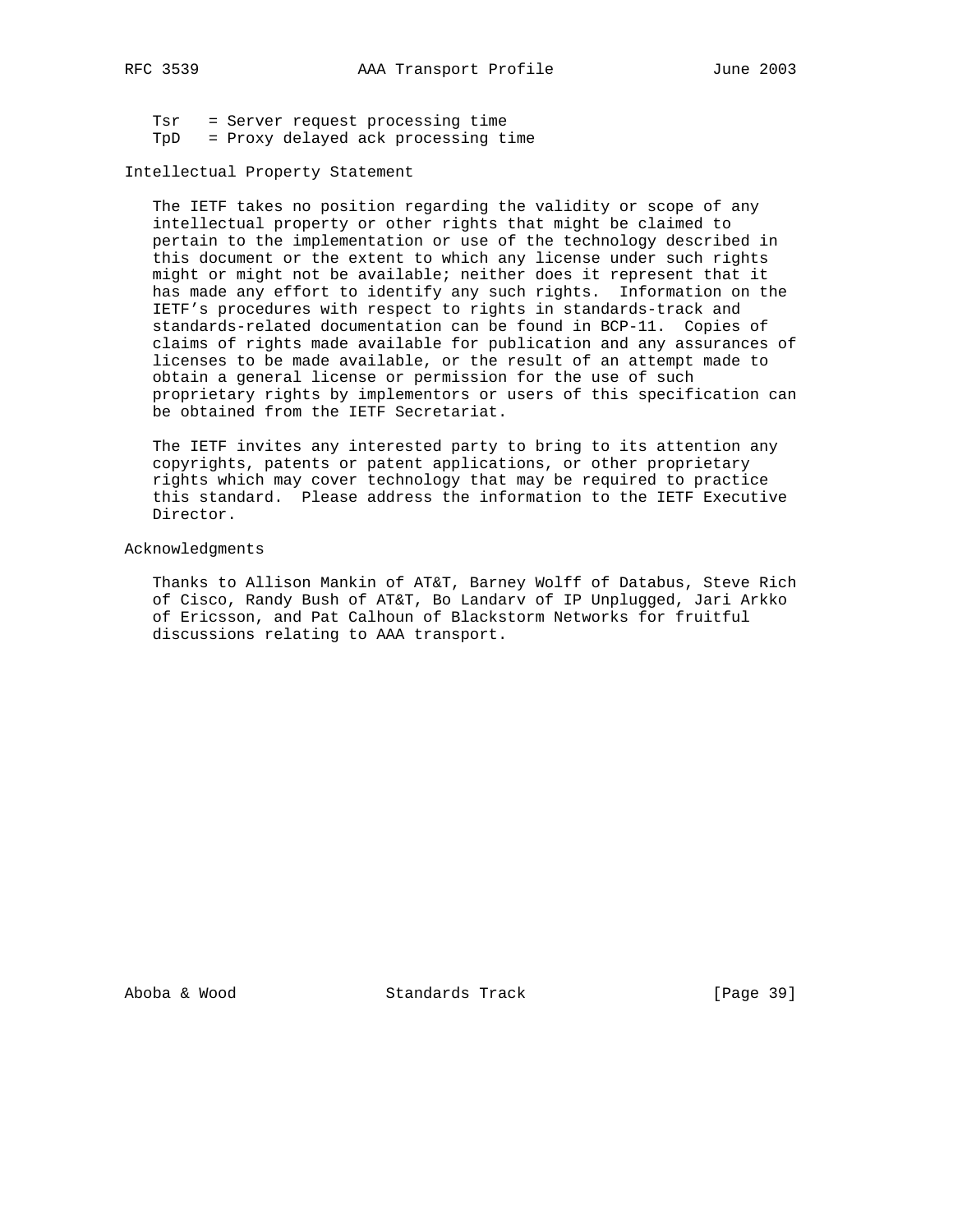Authors' Addresses

 Bernard Aboba Microsoft Corporation One Microsoft Way Redmond, WA 98052

 Phone: +1 425 706 6605 Fax: +1 425 936 7329 EMail: bernarda@microsoft.com

 Jonathan Wood Sun Microsystems, Inc. 901 San Antonio Road Palo Alto, CA 94303

EMail: jonwood@speakeasy.net

Aboba & Wood Standards Track [Page 40]